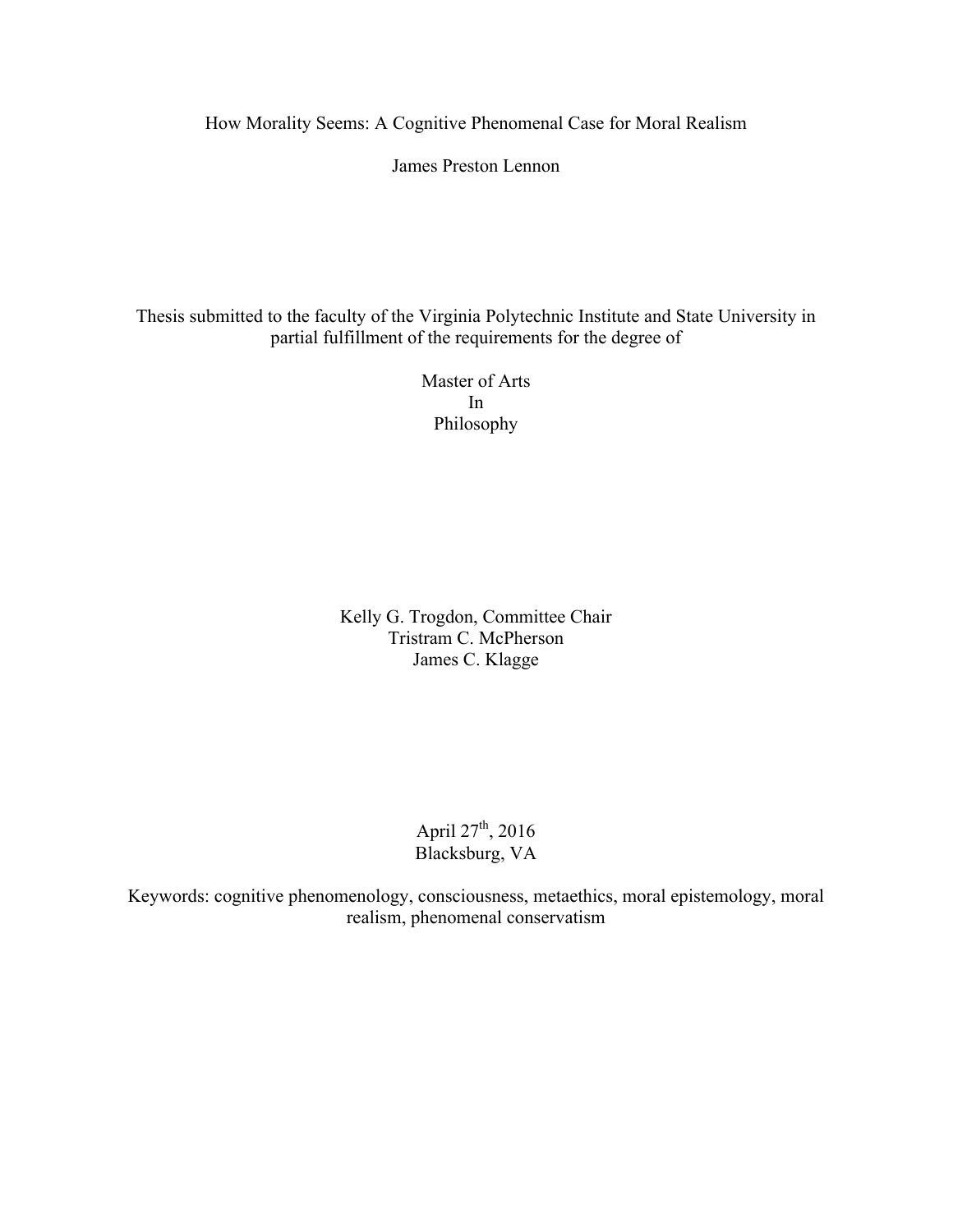How Morality Seems: A Cognitive Phenomenal Case for Moral Realism

#### James Preston Lennon

## ACADEMIC ABSTRACT

Philosophers of mind have recently debated over whether or not there exists a unique cognitive phenomenology – a "what it's like"-ness to our conscious cognitive mental states. Most of these debates have centered on the ontological question of whether or not cognitive phenomenology exists. I suggest that assuming cognitive phenomenology does exist, it would have important consequences for other areas of philosophy. In particular, it would have important consequences for moral epistemology – how we come to know the moral truths we seem to know. I argue that adopting cognitive phenomenology and the epistemic principle of phenomenal conservatism can do "double duty" for the moral realist: they provide the moral realist with *prima facie* grounds for belief in the objectivity of morality, while epistemically vindicating the specific contents of their beliefs.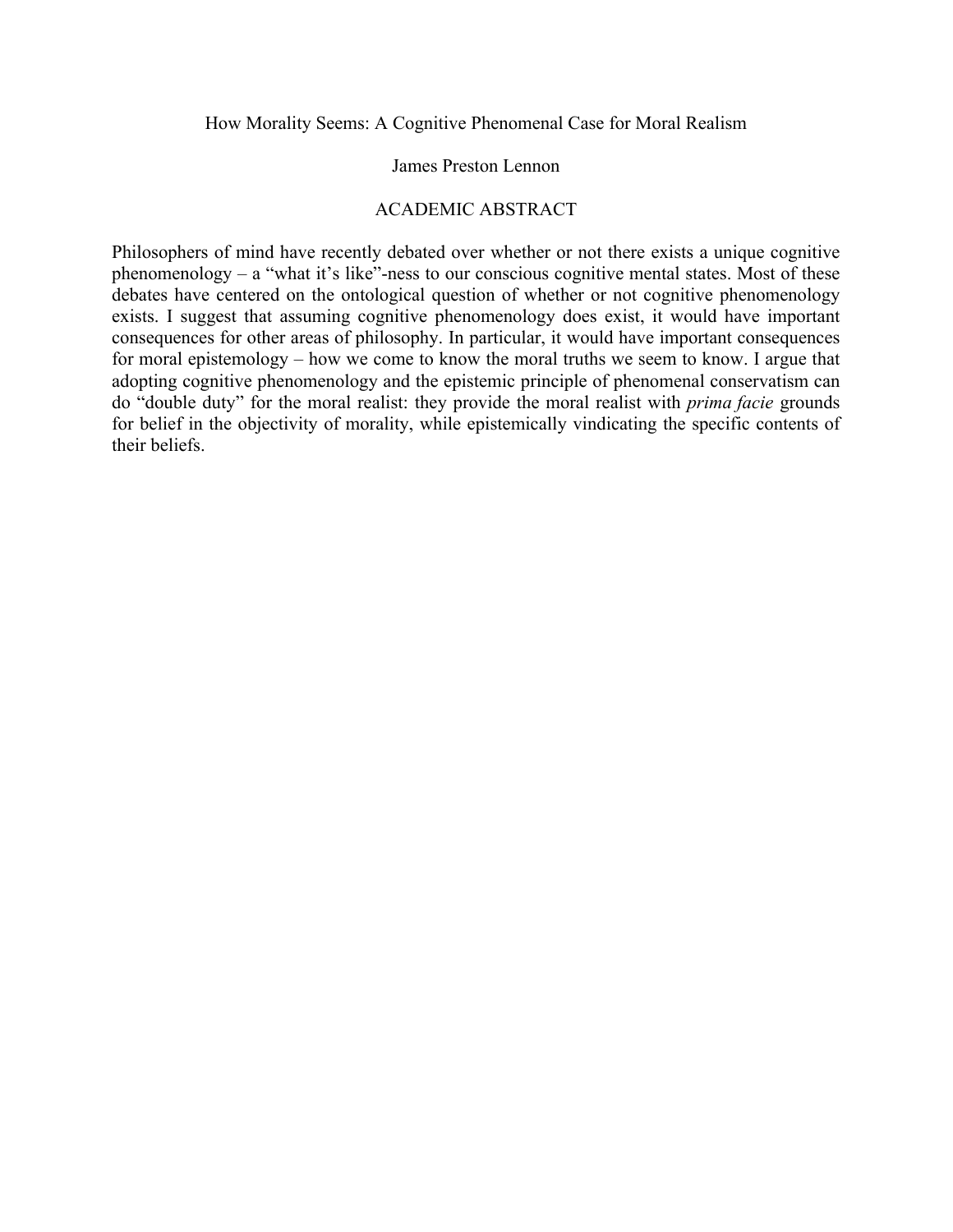#### PUBLIC ABSTRACT

We seem to have moral knowledge – it seems to us that we know things like "murder is wrong," where such knowledge is arguably more secure than knowledge of other sorts of facts. How we obtain moral knowledge is something of a mystery, however – it is not as if we can see moral properties or trip over moral facts walking down the street. We must come to possess moral knowledge through some way that does not depend on our senses. In this paper, I argue that the acquisition of moral knowledge has something to do with our conscious mental states. Thoughts about morality seem to have their own *cognitive phenomenology* – they seem to us a certain way when we think about them. I argue that the way they seem to us is in a certain sense objective, which gives us grounds for justified belief in the objectivity of morality.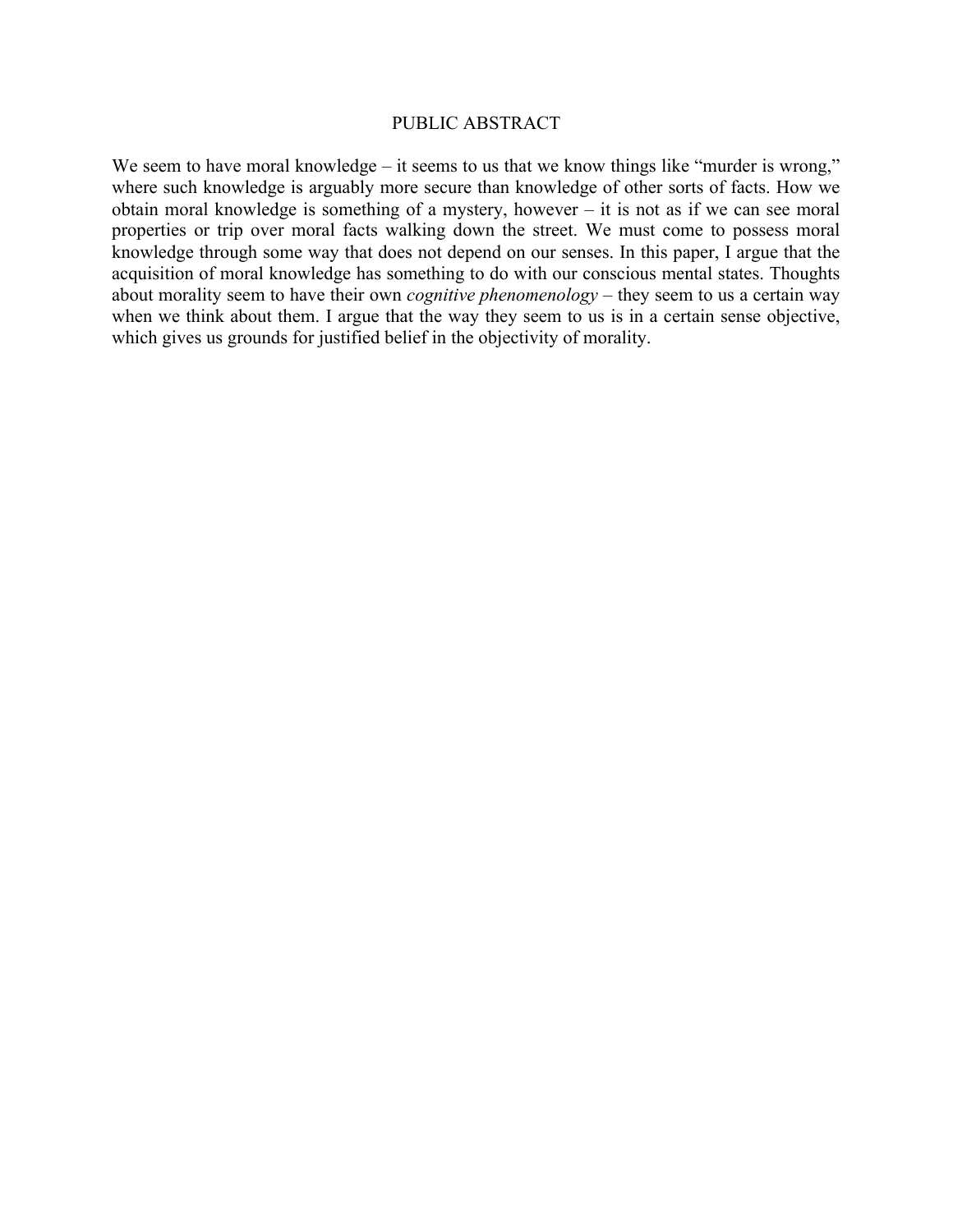# TABLE OF CONTENTS

|  | 1. Introduction                                              |    |
|--|--------------------------------------------------------------|----|
|  | 2. Cognitive Phenomenology and Phenomenal Contrast Arguments |    |
|  | 3. A Moral Phenomenal Contrast Argument                      | 10 |
|  | 4. Phenomenal Conservatism                                   | 14 |
|  | 5. Conclusion                                                | 18 |
|  | References                                                   | 19 |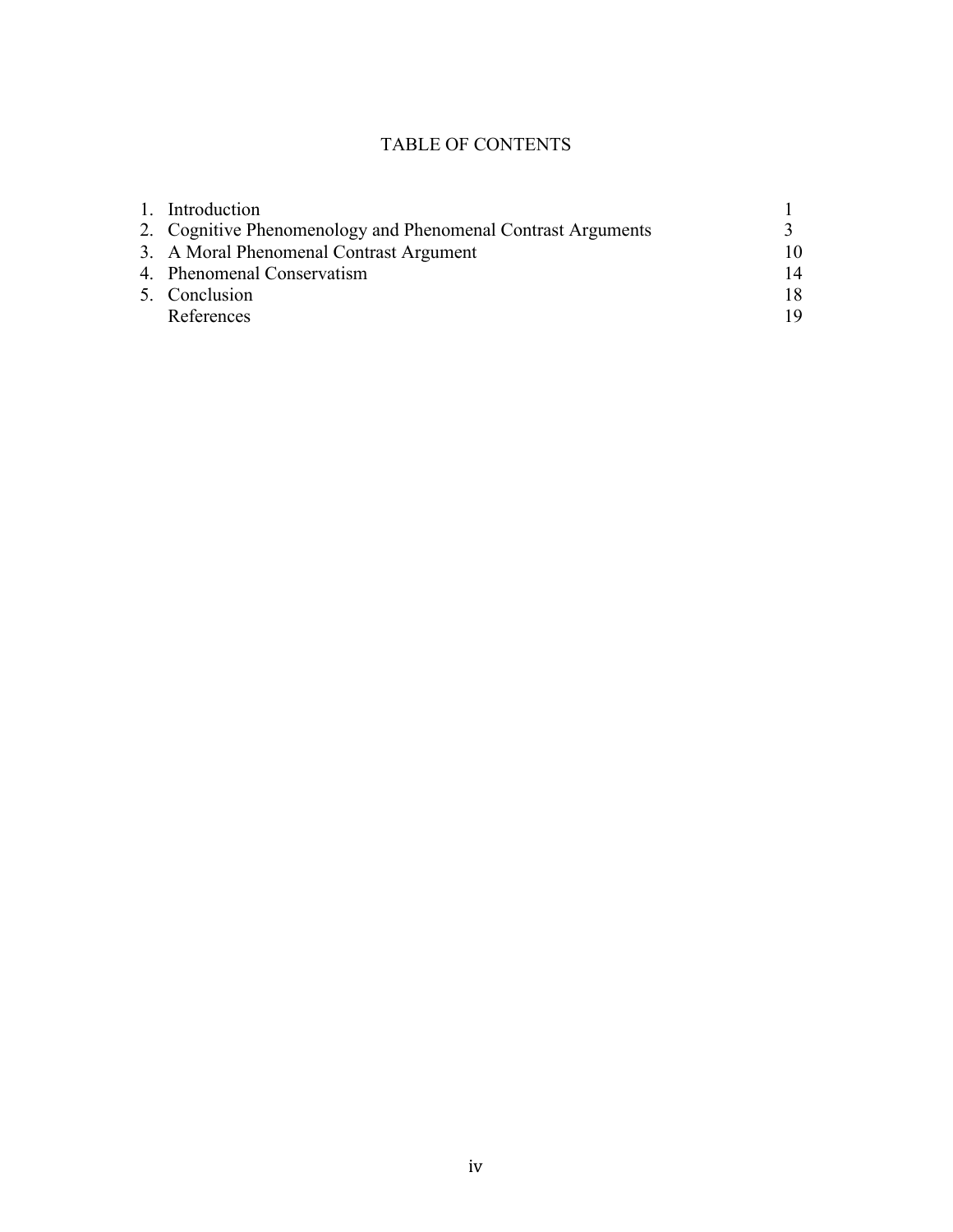#### **1. Introduction**

Since the explosion of interest in consciousness within the philosophy of mind that has taken place over the past twenty years, there has been debate amongst philosophers as to just how far the reach of *phenomenal* consciousness stretches. A mental state is taken to be phenomenally conscious just in case there is "something it's like" or a "what it's like"-ness to be in that mental state. Phenomenal mental states have traditionally been reserved for sensory states, and perhaps understandably so: it seems clear that there's something it's like for me to stare up at a blue sky on a spring day (here, I might be said to be in a blue-ish phenomenal state). It's less obvious that there is a unique what it's like-ness for me to be in other sorts of mental states. Recently, however, this has begun to change with regard to the mental states associated with occurrent thought. Philosophers who endorse what is known as *cognitive phenomenology*<sup>1</sup> hold that there is a distinct phenomenal aspect to conscious cognitive states – and stronger versions of the claim take this phenomenal aspect to be *irreducible* to any phenomenal aspect that comes from the sensory modalities. If these philosophers are correct, then the upshot is that the rich, qualitative properties of consciousness are instantiated by cognitive as well as sensory states. This would have significant consequences for other philosophical issues related to cognitive mental states.<sup>2</sup>

One such issue that I propose would be affected is the issue of moral epistemology: how we come to know the putative moral truths that we do seem to know. One brand of moral realism, the ethical intuitionism associated with Michael Huemer, posits the principle of

<sup>&</sup>lt;sup>1</sup> See Pitt (2004), Strawson (2011), and Siewert (2011).

<sup>&</sup>lt;sup>2</sup> Besides the metaethical consequences for which I argue in this paper, other consequences that might turn on the existence of cognitive phenomenology include explaining how we come to have certain introspective selfknowledge, as well as opening up the possibility of phenomenal intentionality – the claim that we can explain the intentional content of conscious mental states by appealing to their phenomenal character. For more on the significance of cognitive phenomenology, see Smithies (2013).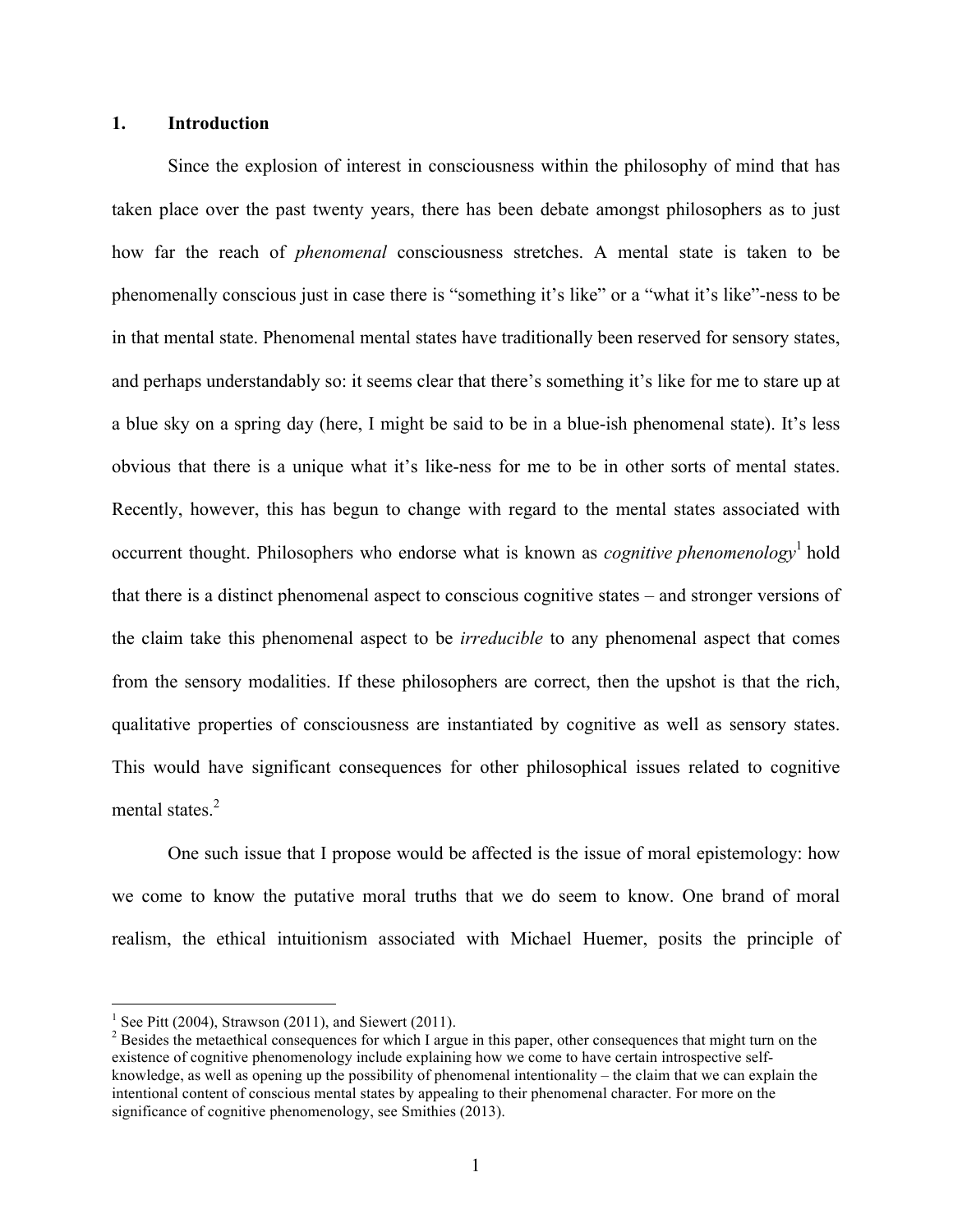*phenomenal conservatism* to argue that we have defeasible justification for belief in *P* based on *P*'s seeming to be true. If moral properties are *sui generis* and thus irreducible to natural properties, then the sensory faculties through which we typically detect natural properties can't be relied on to track properties of this sort. The justification for our moral beliefs must come from some other source; the ethical intuitionist thinks phenomenal conservatism is up to the task.

In this paper, I suggest that there are useful ways in which we might tie strands of these respective debates together to make a case for moral realism.<sup>3</sup> If one buys the thesis that there is a distinct phenomenal property instantiated when one has a conscious occurrent thought, then such a phenomenal property might be instantiated when one has a conscious occurrent moral thought. I will argue that this phenomenal aspect present in occurrent moral thoughts or judgments, once paired with phenomenal conservatism, can and should be grist for the moral realist's mill – that the apprehension going on when one intuits a moral fact is a *phenomenal* apprehension. In particular, I will argue that adopting cognitive phenomenology and phenomenal conservatism can do double-duty for the moral realist: they give the realist *prima facie* grounds for believing in the objectivity of morality, while epistemologically vindicating the specific contents of the realist's moral beliefs.

The paper will proceed as follows: I first give a brief overview of the current cognitive phenomenology debate. I consider what are known as phenomenal contrast arguments, and claim that, while it's unclear whether or not one ought to endorse *irreducibly* cognitive phenomenology, phenomenal contrast arguments get at something important about how we experience conscious occurrent thoughts. I then consider how our phenomenology of conscious occurrent thought might be extended to moral thoughts, discuss how such phenomenology is

<sup>&</sup>lt;sup>3</sup> More precisely, my argument provides epistemological resources to the realist. These resources will be available to a variety of realist views, but may be most useful to "robust" forms of realism (Enoch 2011, FitzPatrick 2008) that are widely perceived to face significant epistemological challenges.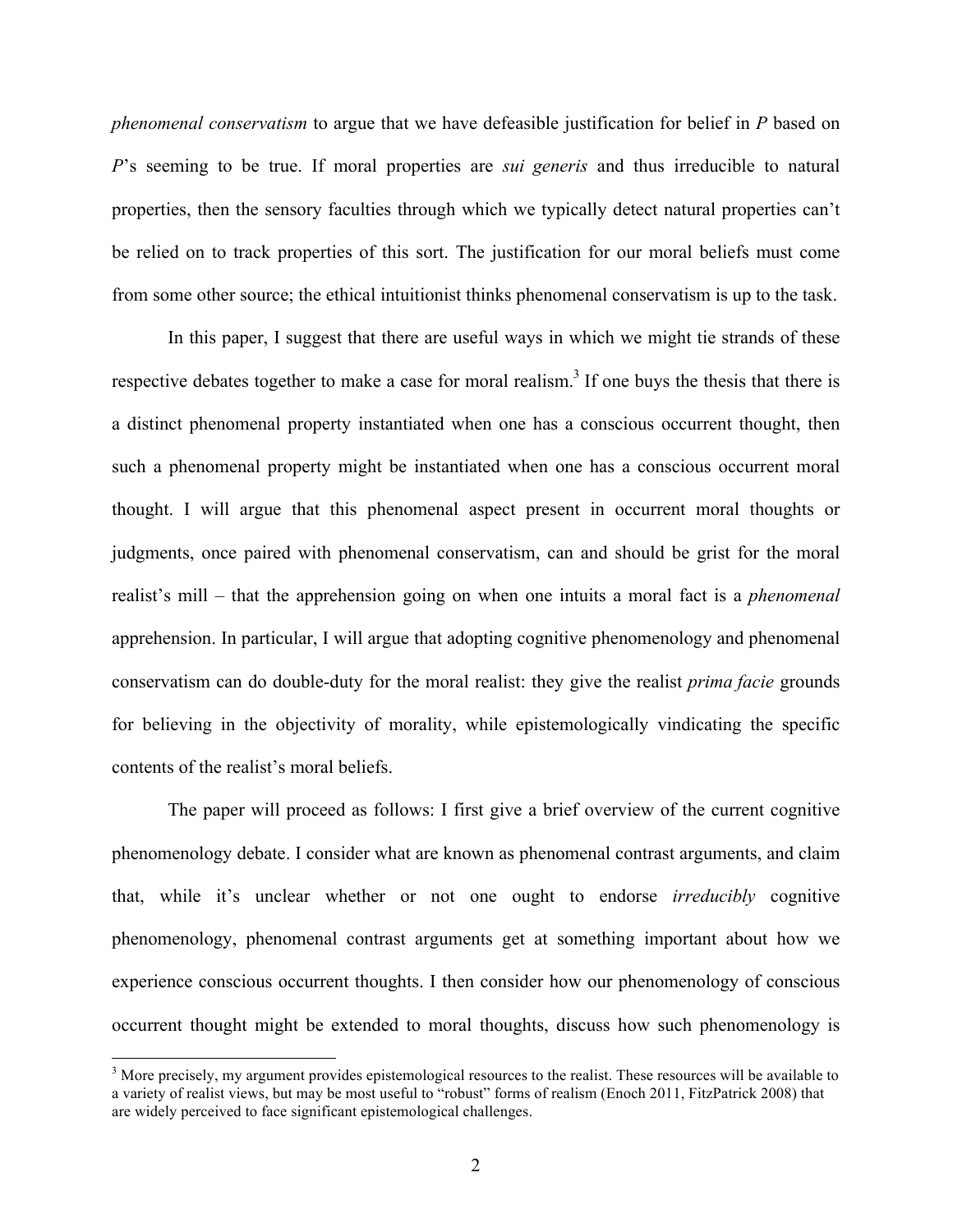structured along the dimensions of attitude and content, and show that thoughts with moral content have "objective-ish" phenomenology. Finally, I show that the cognitive phenomenal character of conscious occurrent moral thoughts can be combined with (an extension of) phenomenal conservatism to give the moral realist defeasible justification for belief that the content of their moral beliefs is objectively true.

One point about this paper's significance is worth mentioning. My case for normative realism diverges from other arguments for realism that invoke phenomenology. In chapter three of his *Taking Morality Seriously*, David Enoch argues for realism by arguing that the phenomenology of deliberation commits us to the existence of objective answers to normative questions over which we deliberate. By arguing from cognitive phenomenology and phenomenal conservatism, I give a case for realism that does not depend on the cluster of ambitious claims that Enoch wishes to make about the nature and epistemological significance of deliberative indispensability.

#### **2. Cognitive Phenomenology and Phenomenal Contrast Arguments**

I begin by giving an exposition of arguments for cognitive phenomenology and an explanation of the various commitments involved. Many philosophers have recently maintained that there is a "what it's like"-ness when one has a conscious occurrent thought. These proponents of cognitive phenomenology hold that conscious thoughts — including beliefs, desires, judgments, and so on — have phenomenal character.

In order to be maximally clear as to what is at stake here, we ought to tread carefully when characterizing thoughts as "having phenomenal character." What is it for a mental state to have phenomenal character? For the mental states associated with the senses, and those we enter into when in pain, it's the qualitative character of experience picked out by the "what it's like"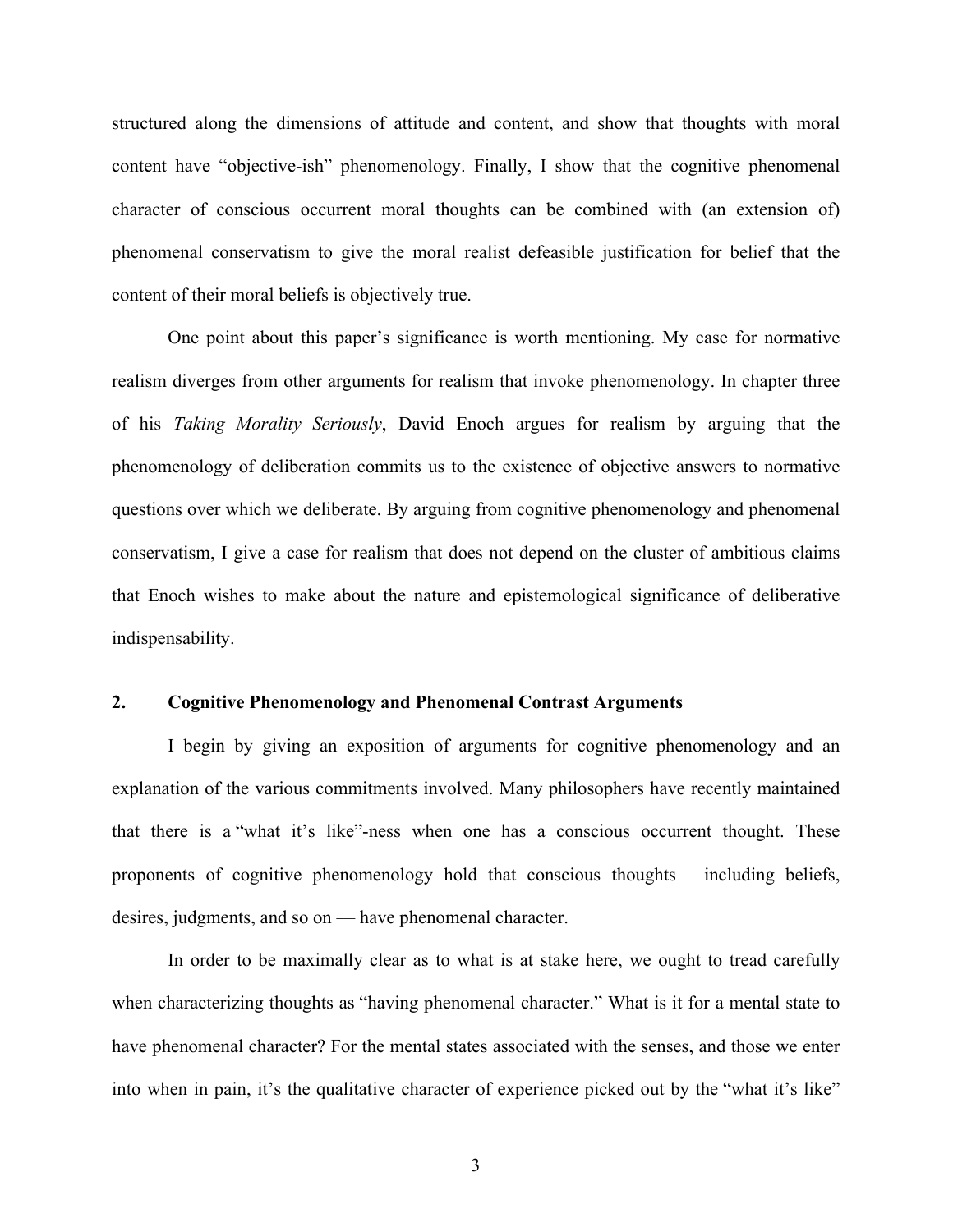locution. When one has a conscious thought<sup>4</sup>, and that thought is said to have phenomenal character, proponents of cognitive phenomenology are not simply referring to the phenomenal character of the senses that the thought happens to be accompanied by in experience. So when one has the conscious occurrent thought, "The spring semester is ending soon," and one happens to smell a blooming dogwood tree while tokening this thought, the phenomenal character of the thought is not *simply* the sensory phenomenal character of the accompanying smell. Rather, proponents typically mean something stronger: they mean that *the thought itself* possesses its own phenomenal character, and the phenomenology of conscious thought is not of the same *kind* as the phenomenology of the senses. We can refer to this claim as the following:

**Proprietary Phenomenology**: thoughts have phenomenal character, and their phenomenal character is different in kind from the phenomenal character of the mental states that are not thoughts

Proprietary Phenomenology holds that there are *different* kinds of phenomenally conscious mental states one can be in, and at least two of them include cognitive phenomenal states and sensory phenomenal states. Strawson (1994/2009) and Pitt (2004) appear to endorse Proprietary Phenomenology (this seems to be what Strawson gets at when he talks of our having "meaning experiences"). Proponents invoke arguments known as *phenomenal contrast arguments* to motivate Proprietary Phenomenology. These arguments are important to the cognitive phenomenology debate, and I discuss them in detail shortly.

In addition to Proprietary Phenomenology, there is another closely related but distinguishable thesis concerning the existence of cognitive phenomenology, namely:

**Autonomy**: thoughts have phenomenal character, and their phenomenal character is neither identical to nor grounded in the phenomenal character of mental states that are not thoughts

<sup>&</sup>lt;sup>4</sup> By "thought" I mean an intentional mental state, such as a "belief that" or "hope that".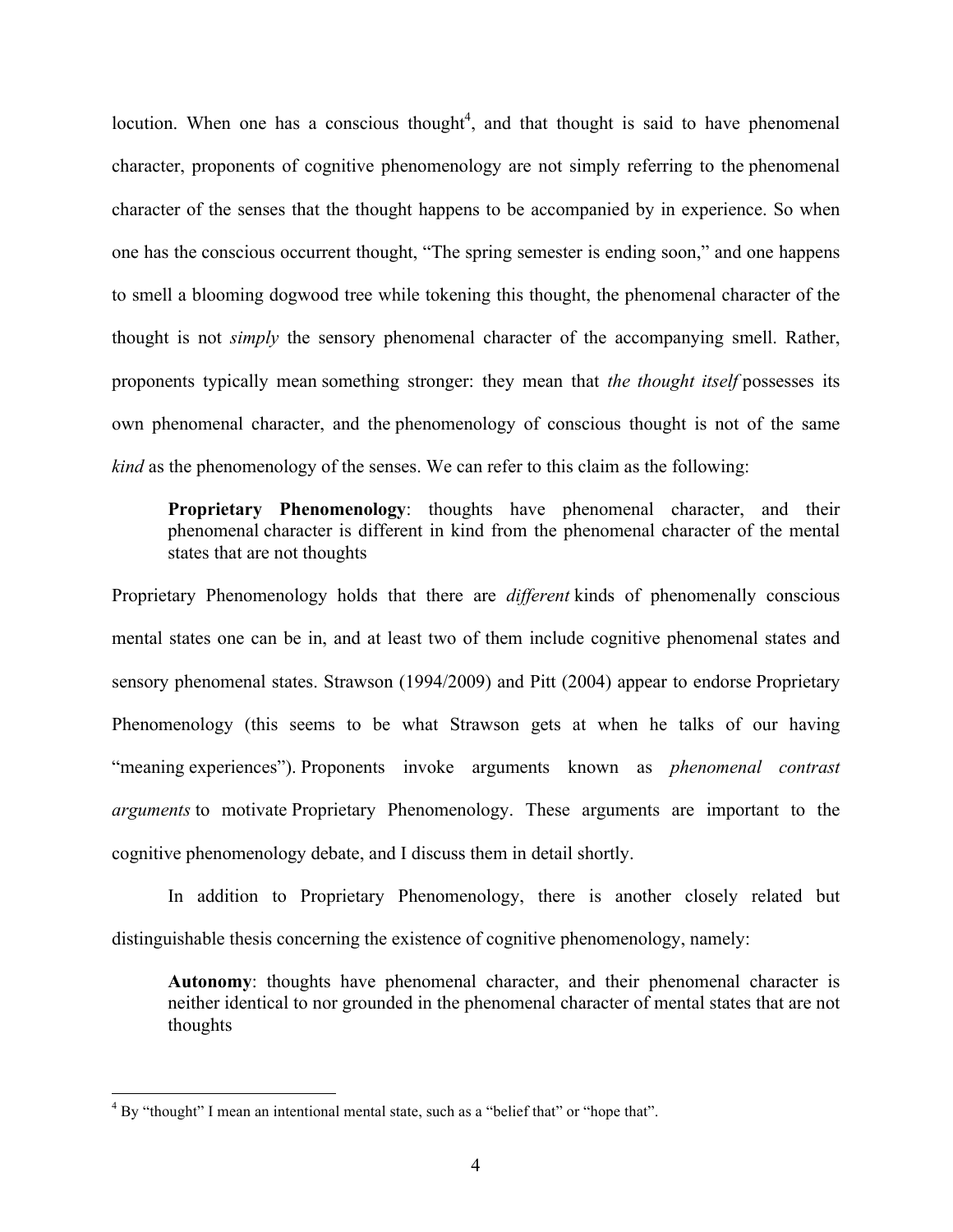Autonomy is perhaps most naturally understood as the denial of a kind of reduction thesis. Suppose again one has the conscious occurrent thought, "The spring semester is ending soon." When one introspects ones phenomenology upon thinking this thought, one might have a certain mental image of springtime or of an academic building, or one might rehearse the thought verbally inside one's head via inner speech. One also may have an emotional or proprioceptive *feeling* upon entertaining the thought. If this is what is going on phenomenally when one has a conscious occurrent thought, then opponents of cognitive phenomenology can deny Autonomy: they can say that any phenomenology occurring here is *reducible* to traditional sensory phenomenology. Indeed, this reductive move is often one that philosophers in opposition to cognitive phenomenology will make.<sup>5</sup> Proponents of Autonomy deny reducibility: there is a phenomenal aspect to our conscious thoughts that is *irreducible* to sensory phenomenology. This question of reducibility seems to be what is at the heart of the cognitive phenomenology debate, though it is worth getting clear on whether or not denying Autonomy logically entails denying Proprietary Phenomenology.

*Could* one simultaneously accept Proprietary Phenomenology and deny Autonomy without penalty of contradiction? Proprietary Phenomenology states that the phenomenal character of thoughts (beliefs, desires, judgments) is different in kind than the phenomenal character of the (broadly construed) sensory modalities. Does accepting the claim that cognitive phenomenal properties and sensory phenomenal properties are different in *kind* commit one to the claim that the former are *irreducible* to the latter? At first blush, it does seem that holding Proprietary Phenomenology commits one to Autonomy. After all, if cognitive phenomenal properties ultimately reduce to sensory phenomenal properties, then how "different in kind" could they really be? Though perhaps this line of thinking is too quick. It's not clear that two

 $<sup>5</sup>$  See, for example, Tye and Wright (2011).</sup>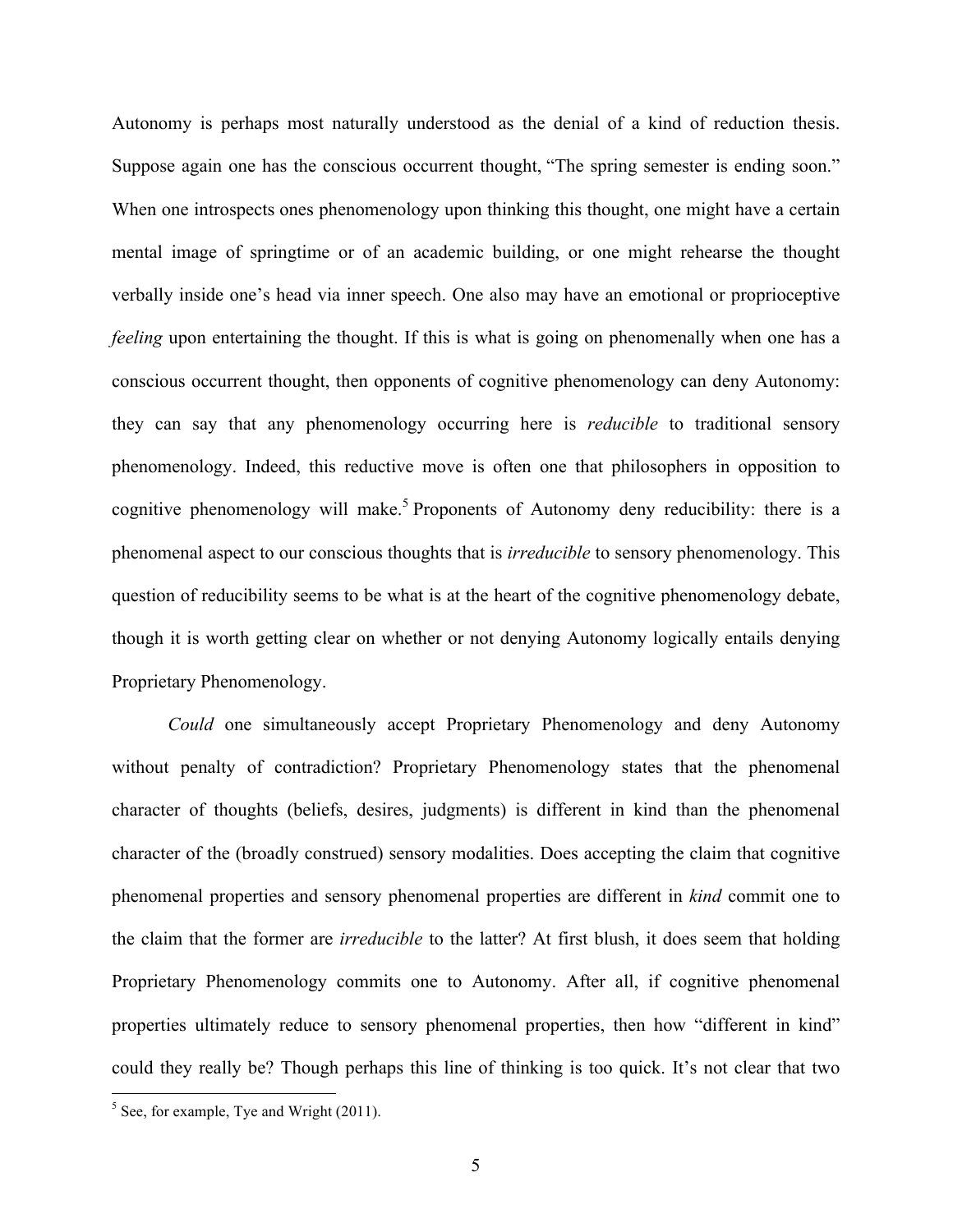sorts of properties can't differ in kind while it still being the case that one ultimately reduces to the other. Consider, for instance, the plausible reduction of two-dimensional shape properties to zero or one-dimensional properties.<sup>6</sup> Even if two-dimensional shape properties ultimately reduce to zero or one-dimensional properties, the former still seem intuitively different in kind than the latter. Analogously, perhaps cognitive phenomenal properties are similarly different in kind from sensory phenomenal properties. It's in this way that one might coherently accept Proprietary Phenomenology while denying Autonomy.

All of this is to say: it's not obvious what position we ought to come down on when considering the *ontological* foundations of cognitive phenomenology. It is a contingent fact about our introspective powers that we often lack the ability to discern our phenomenology – we simply run up against epistemic constraints when trying to individuate our phenomenal mental states along the cognitive-sensory divide. What counts as a phenomenal mental state? One natural thing to say is that it can be difficult, introspectively, to disentangle our sensory phenomenal states from our cognitive phenomenal states.<sup>7</sup>

With this in mind, let's now turn to positive arguments that are offered in support of cognitive phenomenology. Even if it's unclear where we should come down on the question of Proprietary Phenomenology or Autonomy, examining arguments given in their favor is instructive. Proponents of cognitive phenomenology use a battery of argumentative tactics in effort to show that any phenomenology associated with occurrent conscious thought is not exhausted by that of the sensory modalities. Some<sup>8</sup> argue that we could not have the sort of

 $6$  This example of reduction is given in Schroeder (2005).

<sup>&</sup>lt;sup>7</sup> Speaking for myself, I am sympathetic to both Proprietary Phenomenology and Autonomy, and will often speak as if both hold true throughout the paper. But, if opponents of cognitive phenomenology want to push back with regards to either Proprietary Phenomenology or Autonomy, I will not fight them on it. I believe my argument for moral realism can ultimately go through whether or not the phenomenology associated with moral thoughts is either uniquely cognitive or ultimately sensory in nature. <sup>8</sup> See for example, Pitt (2004).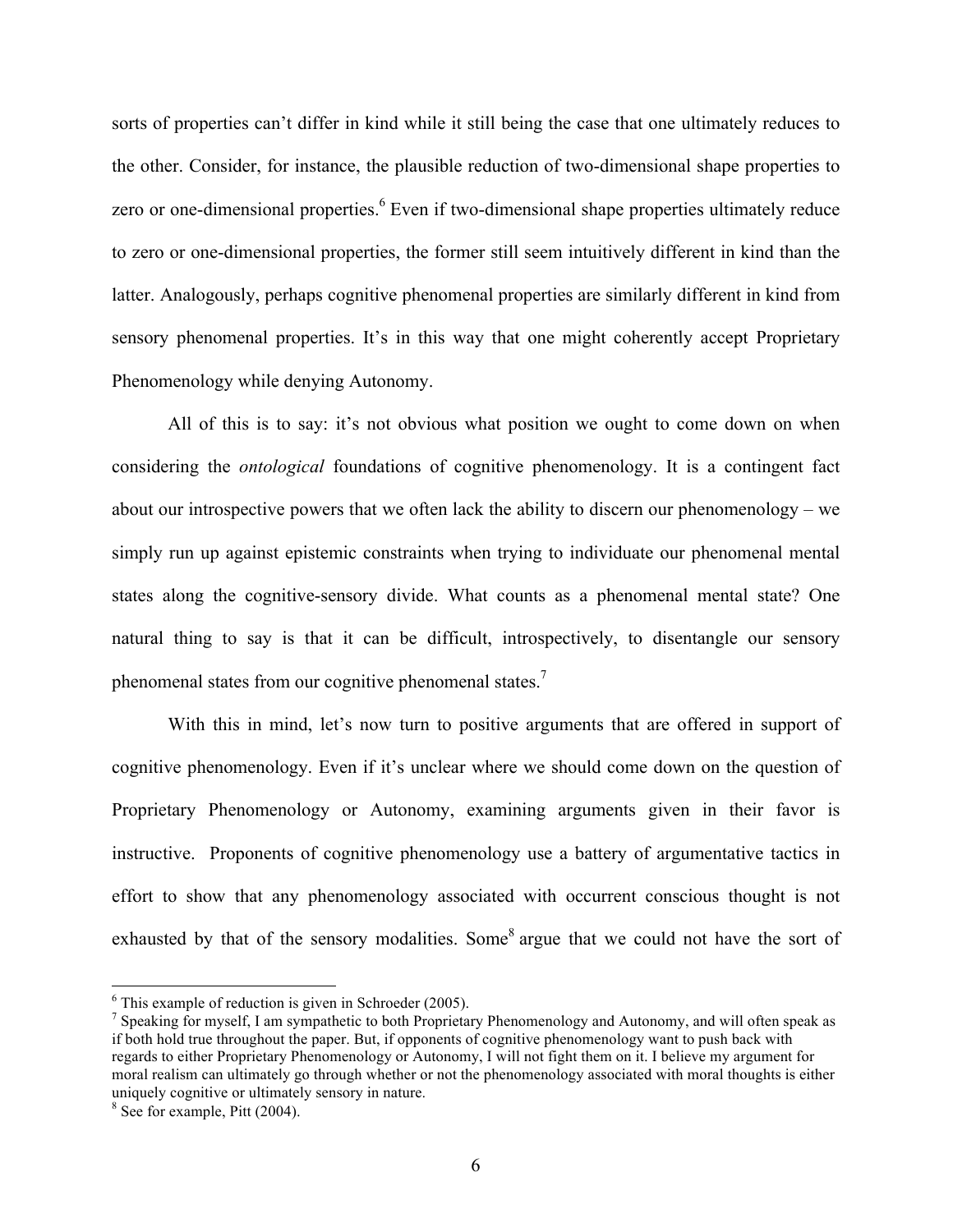introspective self-knowledge that we indeed seem to have about our own conscious thoughts if such thoughts did not possess some distinct phenomenal properties all their own. Others put forth what have come to be known as *phenomenal contrast arguments*.<sup>9</sup> These arguments involve contrasting scenarios across which any sensory phenomenology appears to be constant and yet the subject still seems to undergo a difference in conscious experience. Phenomenal contrast arguments thus might be thought of as inferences to the best explanation arguments something like cognitive phenomenology must be appealed to in order to explain the putative phenomenal change. Because I find contrast arguments to be particularly powerful at capturing what it is that the proponent of cognitive phenomenology is attempting to explain, I'll focus on them here.

Consider the following phenomenal contrast argument offered by Siewert:

I meet a friend, and she asks me, "Did you bring the book?" For a moment I am at a loss as to what book she's talking about—and then I realize in an instant what book it is . . . But I didn't say the title, even to myself, even partially, in the moment of realization, nor did I visualize the cover of the book. Though I needn't, I might have said, a moment after realizing what she meant, "Oh, that book." But that comes after the fact. Now I know what it's like for me to realize suddenly what was meant on such occasions. So there is something it's like. But now: there's also no separable sensory feature I have, concurrent with the realization, of which I have subjective knowledge of what it is like to realize what was meant. Thus, there is a change in phenomenal character, but no relevant coincident change in sensory features separable from the advent of understanding. (Siewert 258)

The idea here is that there is a certain contrast between one's mental states—one's non-verbal, non-imagistic flash of understanding—that has all the markings of a change in phenomenal state. And yet, there doesn't seem to be any concurrent change in qualitative states from the senses. It thus seems reasonable to conclude there is some sort of phenomenology present that isn't grounded in sensory phenomenology, namely cognitive phenomenology. Another favorite

 $9$  The first use of "phenomenal contrast" is from Siegel (2007). Siewert (2011) and Pitt (2004) offer phenomenal contrast arguments with regards to cognitive phenomenology. Chudnoff (2015b) gives a clear and useful categorization of phenomenal contrast arguments for cognitive phenomenology.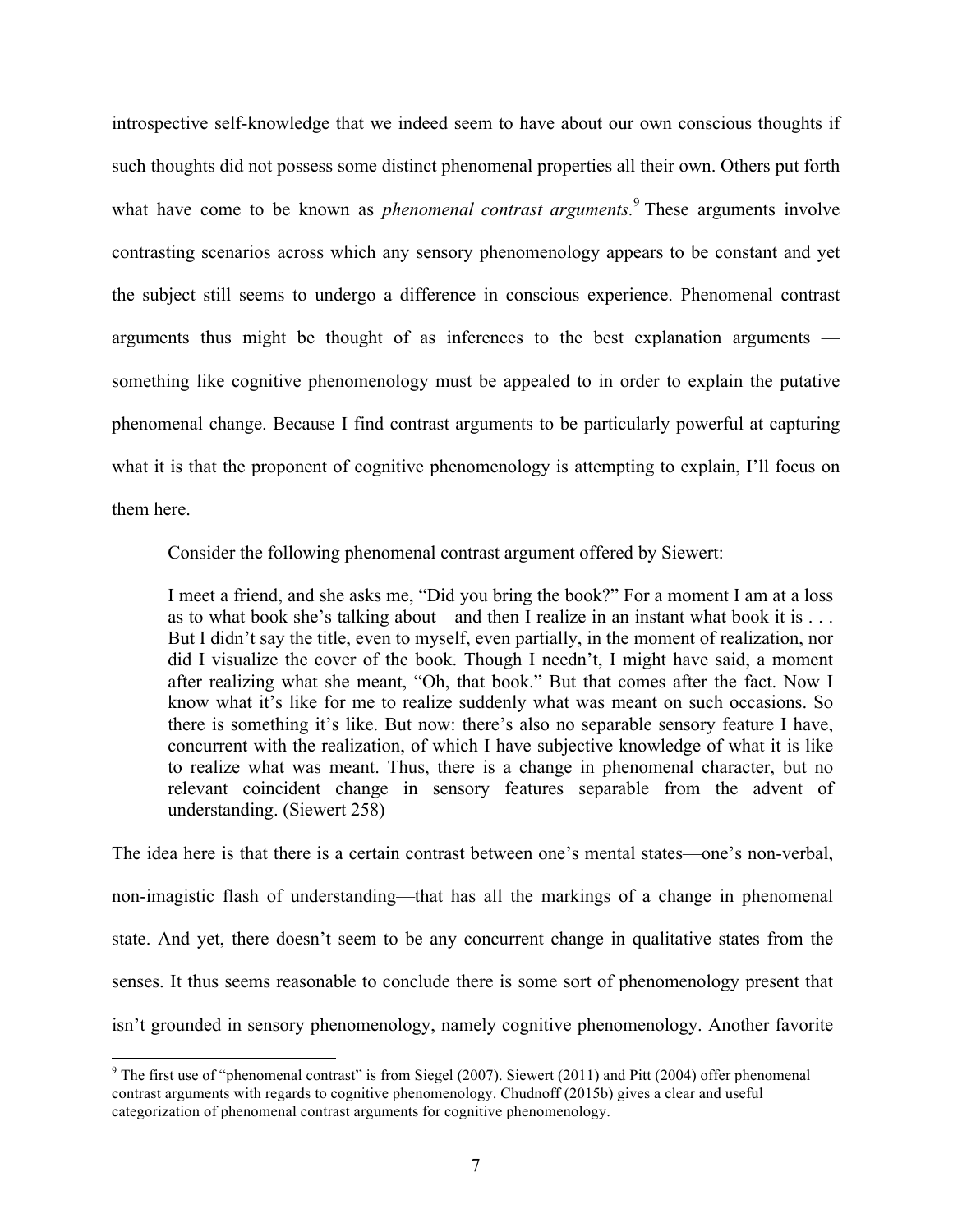example championed by proponents of irreducibility is the alleged phenomenal change that occurs when one hears a word or phrase in a foreign language before one learns the language and when one hears the same word or phrase after learning the language.<sup>10</sup> When one hears the phrase "Siempre me tomo un café por la mañana" before learning Spanish, one will enter into certain phenomenally conscious states, namely, certain auditory states as one attends to the sounds of the words. After one learns Spanish and hears the same phrase, the sensory phenomenology remains the same—and yet again, this doesn't exhaust all phenomenally conscious aspects of the subject's experience. One experiences a cognitive shift of understanding associated with hearing the phrase *as meaning* "I always drink coffee in the morning." To restrict phenomenal states to the realm of the sensory modalities, then, would be to deny the existence of demonstrable features of our (phenomenally) conscious lives.<sup>11</sup>

If contrast arguments give us good reason to believe that conscious occurrent thoughts have an irreducible phenomenal character, then we can take the further step of saying something about the nature of this phenomenal character. Sensory phenomenology is variously rich and contoured. There are contrasts between what it is like within the same sensory modality: compare the blue-ish phenomenal state I enter when looking up at the sky versus the green-ish phenomenal state I enter into when looking at a field of grass. Further, there are contrasts between what it is like across different sensory modalities: compare the phenomenal state I enter into when I smell coffee versus the phenomenal state I enter into when I taste coffee. It has been proposed that cognitive phenomenology might be similarly nuanced. If it is the case that conscious occurrent thoughts have an irreducible phenomenal character, then we should be open

<sup>&</sup>lt;sup>10</sup> Prinz (2011), referencing Siewert (1998), notes one such example.<br><sup>11</sup> To be sure, those who believe that the cognitive phenomenal does reduce to the sensory phenomenal are unlikely to be convinced by phenomenal contrast strategies. Prinz (2011, 188) maintains that, if we introspect hard enough, we'll find that there is some mental imagery associated with these shifts in phenomenal consciousness – such states are thus not irreducibly cognitive.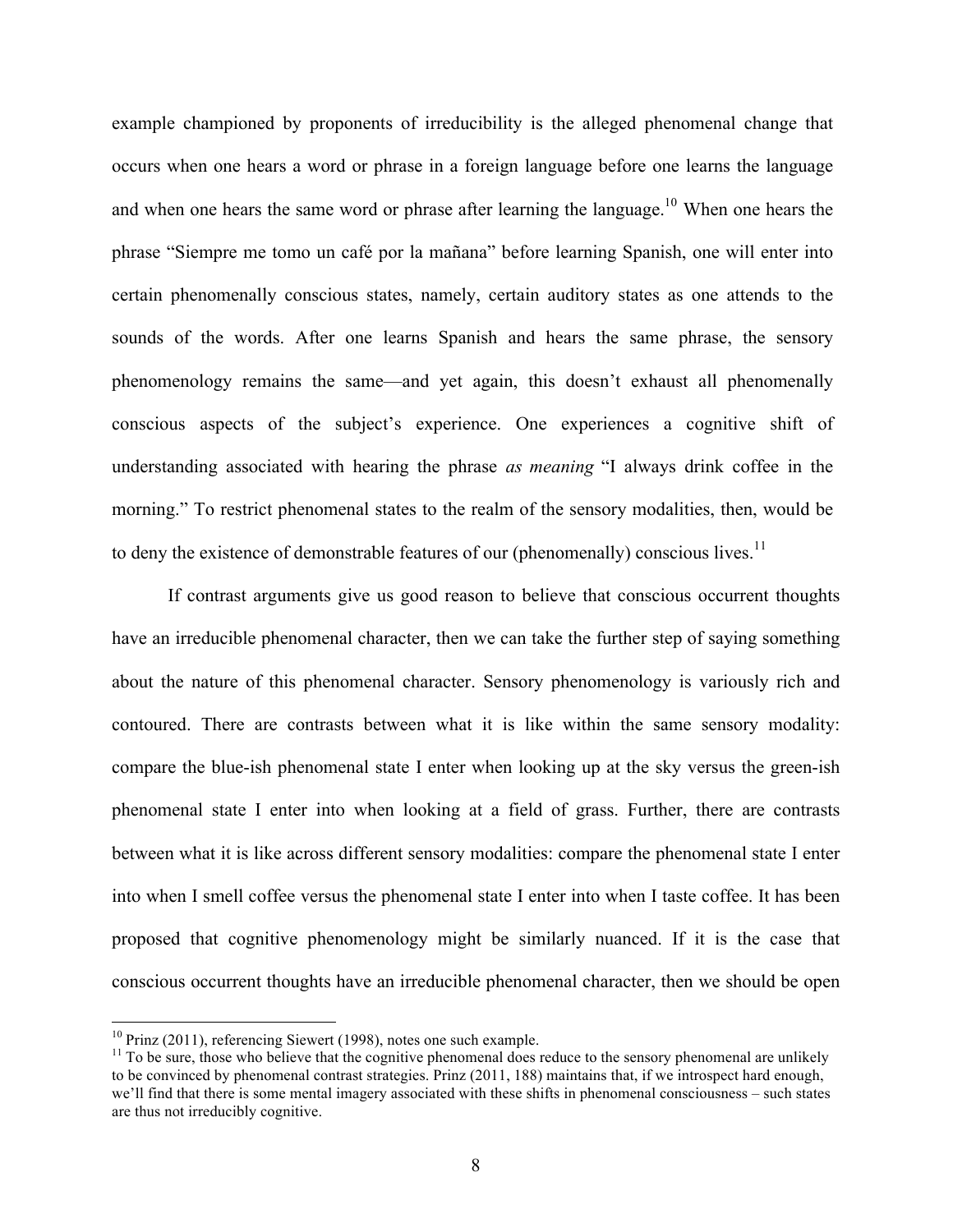to the possibility of cognitive phenomenology being just as variously rich and contoured as sensory phenomenology. In particular, it has been suggested that cognitive phenomenology is variable along at least two dimensions: attitude and content.<sup>12</sup>

We can say that *attitude sensitivity* is the claim that holds the following: if two thoughts have different propositional attitudes towards the same (narrow) content (say, the hope that *p*  and the belief that  $p$ ), then they will differ with regard to their phenomenal character. So, if I hope that there is coffee in the kitchen at  $t_1$  and I believe that there is coffee in the kitchen at  $t_2$ , and attitude sensitivity is true, then my hope at  $t_1$  and my belief at  $t_2$  will differ in the phenomenal character. We can further stipulate *content sensitivity<sup>13</sup>* as the following claim: if two thoughts have the same propositional attitude but differ in their (narrow) content (say, the belief that *p* and the belief that *q*), then they will differ with regard to their phenomenal character. So, if I believe that there is coffee in the kitchen at  $t_1$  and I believe that there is water on Mars at  $t_2$ , and content sensitivity is true, then my belief at  $t_1$  and my belief at  $t_2$  will differ in phenomenal character.

It is an open question whether we ought to endorse either attitude or content sensitivity. My belief is that at least sometimes, both changes in attitude and changes in content can result in changes in one's (cognitive) phenomenal state. I think that we can appeal to phenomenal contrast to show this. Because I find that attitude and cognitive sensitivity can explain certain features of our moral phenomenology, I will discuss them in the following section, where I turn to the phenomenology of conscious occurrent thoughts with moral content.

 $12$  This line of thought is offered by Bayne and Montague (2011). Thanks to Kelly Trogdon for helping me see the relevance of this distinction between attitude and content.

 $<sup>13</sup>$  This is closely related to the thesis of phenomenal intentionality. For more on phenomenal intentionality, see</sup> Horgan and Tienson (2002) and Loar (2003).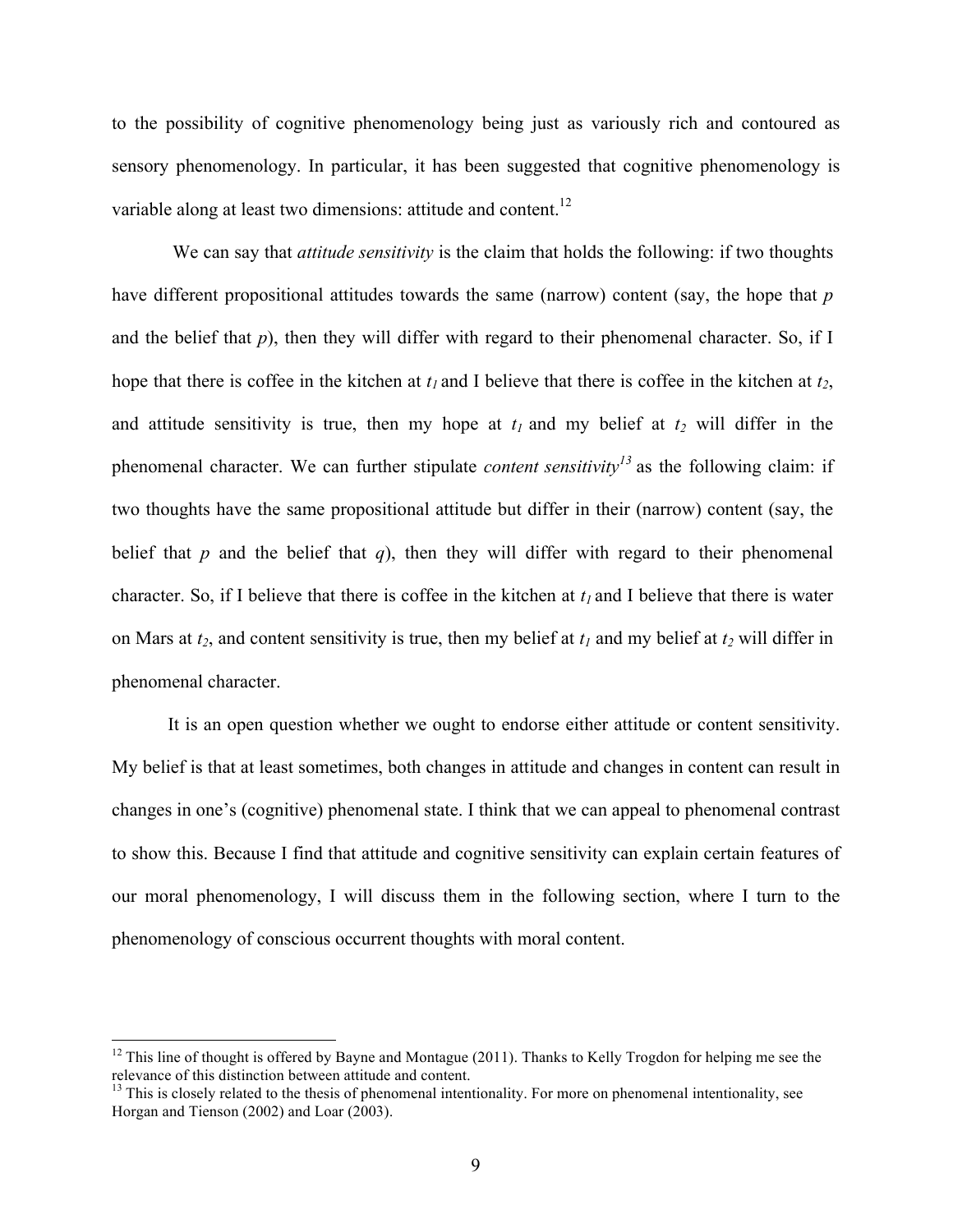## **3. A Moral Phenomenal Contrast Argument<sup>14</sup>**

Is there a "what-it's-like"-ness to entertaining a moral thought, making a moral judgment, or holding a moral belief? There is a burgeoning literature revolving around what's called *moral phenomenology* where philosophers have argued for answering this question in the affirmative.<sup>15</sup> In what follows, I'll try to show that, if there is something it's like to have a conscious occurrent thought, then this should include our moral thoughts.<sup>16</sup> I will do this by appealing to cases, which I will now introduce. Cases like these lend support for what I'll call *moral phenomenal contrast arguments.* 

Consider the case of Rachel. Rachel is a prudent college student who is enrolled in a philosophy class. She is also increasingly concerned with her eating habits. She decides that it is in her best interest if she cuts out meat from her diet. She reasons that nothing will be lost, and much will be gained, if she makes this change in lifestyle. She has a conscious occurrent thought: "I should not eat meat." She may even write that very sentence down on a piece of paper, or make a note of it on her computer. Some time after having this thought, after she has finished her philosophy course an ruminated on all that she has learned, Rachel undergoes a shift with regards to her obligation of not eating meat. No longer does she think that she ought to not eat meat for her own sake – because doing so would be the prudent thing to do, the course of action that is in her best interest. Rather, Rachel now thinks that she should refrain from eating meat because *it's the right thing to do*. The thought now seems to be the manifestation of a moral commitment that she has adopted. With this newfound moral commitment, Rachel comes across the note she

<sup>&</sup>lt;sup>14</sup> For purposes of this paper, I set aside the related issue of whether or not our contact with moral properties is a matter of *perception*. For more on moral perception, see Audi  $(2013)$  and Faraci  $(2015)$ .

<sup>&</sup>lt;sup>15</sup> See Horgan and Timmons (2005, 2008) and Kriegel (2008, 2015).<br><sup>16</sup> As Kriegel (2015) notes, part of the reason philosophers might be resistant to exploring the putative "what it's like"-ness of occurrent moral thought is that it's unclear exactly what mental states are involved when a moral agent does things like make a moral judgment or entertain a moral thought. Kriegel's own tactic is to treat moral commitments as manifesting themselves as occurrent conscious thoughts about morality. I follow his lead to this extent here.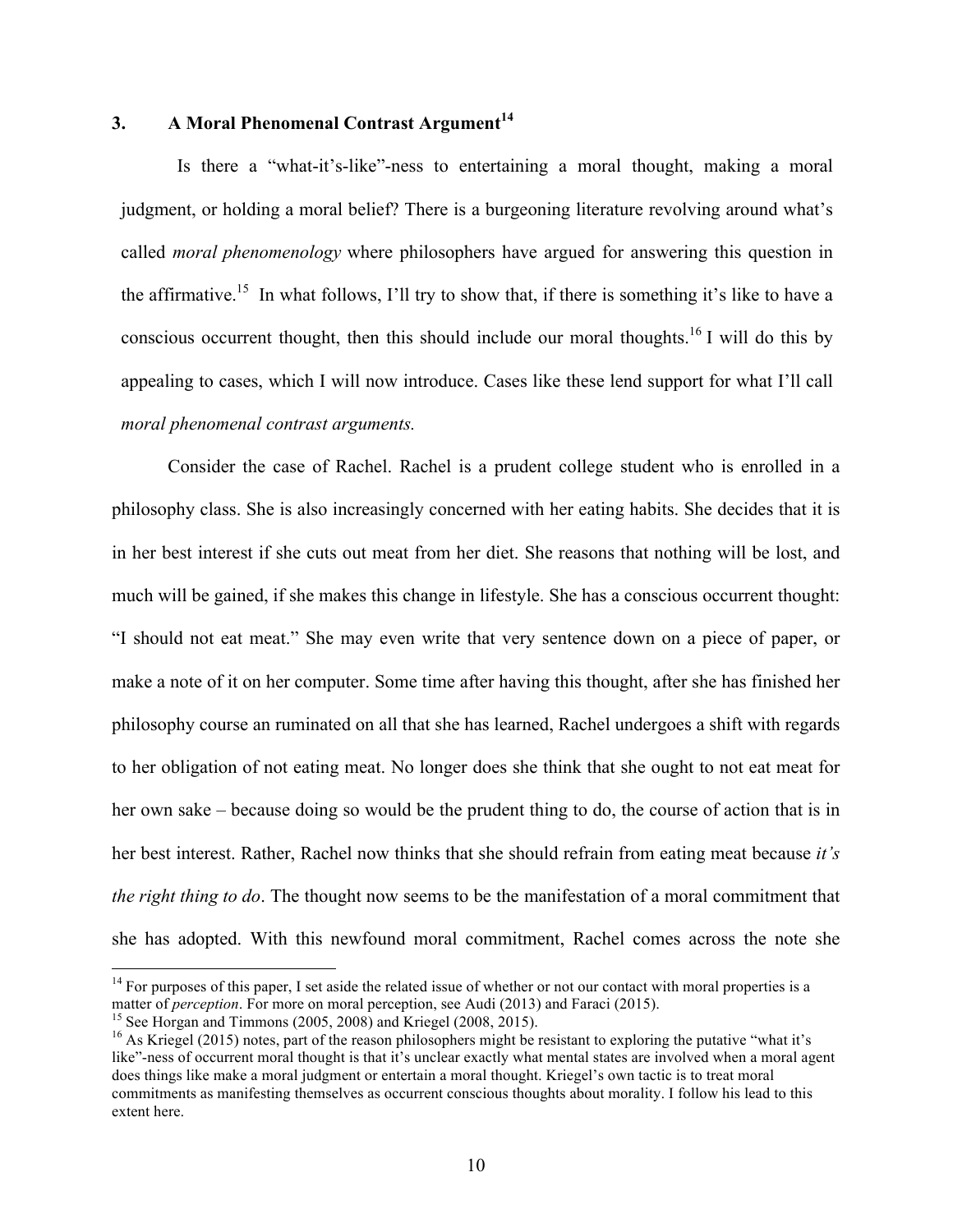wrote to herself before, and reads it: "I should not eat meat." Suppose, as is plausible to do, that there is no change in mental imagery or emotional feeling associated with her reading the note either before or after the adoption of the moral commitment.<sup>17</sup> Let us also suppose that she doesn't necessarily read the words to herself in inner speech. The question is: is there some difference in what-it's-like for Rachel to have the occurrent conscious thoughts she has as she reads the note before and after taking on the moral commitment she adopts? If so, would this phenomenal difference be wholly accounted for by the sensory modalities?

It seems to me that there is a genuine phenomenal contrast for Rachel before and after she takes on the moral commitment that she ought not eat meat. When Rachel has the conscious occurrent thought when it is only a prudential commitment, the thought might be said to *feel* or *seem* to her a certain way – and it is this aspect that changes after she "sees" the thought as a moral commitment. How does the conscious occurrent thought feel under this latter aspect? According to Kriegel, the thought feels or seems *objective* in a phenomenally discrete way:

It is an interesting question, however, what *makes* [cognitivism] antecedently plausible. One answer . . . is that the objective purport of moral commitments is *phenomenologically* manifest, in that what it is like for a subject to have (a conscious manifestation of) a moral commitment often involves a feeling as of homing in on an objective matter of fact. (Kriegel 2015, 160)

Upon introspection of our occurrent conscious thoughts about morality, the feeling or seeming of objectivity Kriegel describes rings accurate. When our genuinely moral commitments are presented to us in consciousness, our corresponding manifest beliefs seem to have a "pull," or normative thrust. For the moral agent, this normative thrust will be *phenomenally present*. One might object that the contrast described here isn't as sharp as the earlier cases. Because the alleged contrast between Rachel's occurrent thought before and after she understands her

 $17$  Though Prinz (2011) would object: that at least part of what explains the phenomenal contrast is a change in emotion.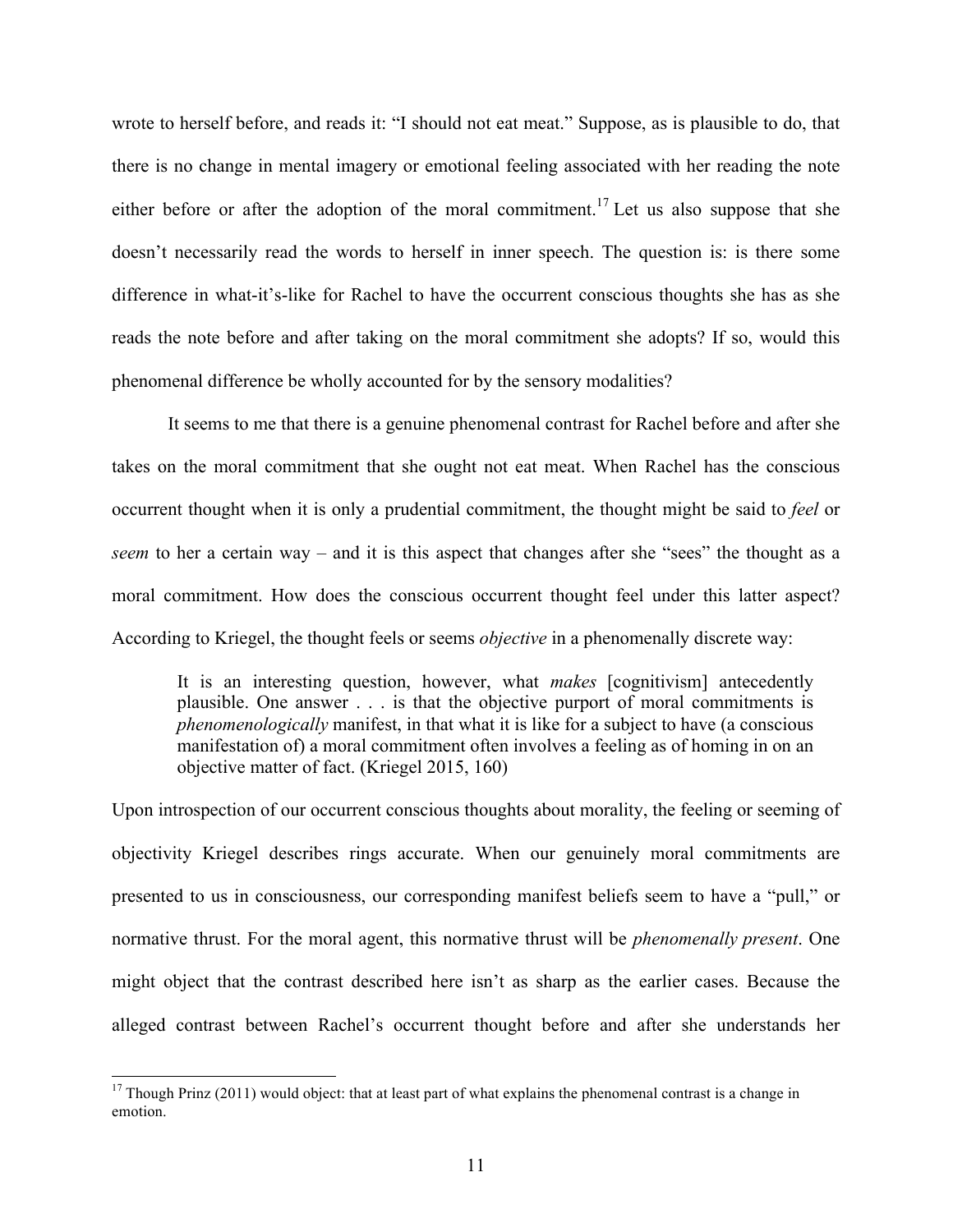commitments as moral rather than prudential doesn't seem to be as distinct as the contrast between the phenomenal shift when I hear a phrase before and after I learn a foreign language, any change going on in the former case may not be best described as phenomenal. My response: it's far from obvious that the difference in phenomenal states must be as distinct as that described in the foreign language case. It is not a necessary condition that the phenomenal contrast is as sharp as black and white to count as a genuine phenomenal contrast; on the contrary, it is reasonable to think that close attention to the various phenomenal contours that are given to us in consciousness will reveal that they are more comparable to different shades of gray. Given the alleged difference in phenomenal contrast between the case of Rachel and the foreign language case, we might ask: is the best explanation of this difference that there is *no* distinctive phenomenology present in the former, or merely *less* distinctive phenomenology? Careful introspection, to my mind, suggests the latter—there is a phenomenal contrast in the case of the Rachel, even if a less vivid one.

Recall that in the previous section, it was speculated that if phenomenal contrast arguments give us reason to think that conscious occurrent thoughts have phenomenal character that is different than sensory phenomenal character, then such cognitive phenomenal character might vary along the dimensions of attitude and content. We can now assess whether or not we ought to endorse attitude sensitivity or content sensitivity with regards to our conscious occurrent moral thoughts by further investigating the phenomenal differences in the case of Rachel.

Attitude sensitivity holds that if two thoughts have different propositional attitudes towards the same (narrow) content (say, the hope that *p* and the belief that *p*), then they will differ with regard to their phenomenal character. It seems plausible that Rachel undergoes a shift

12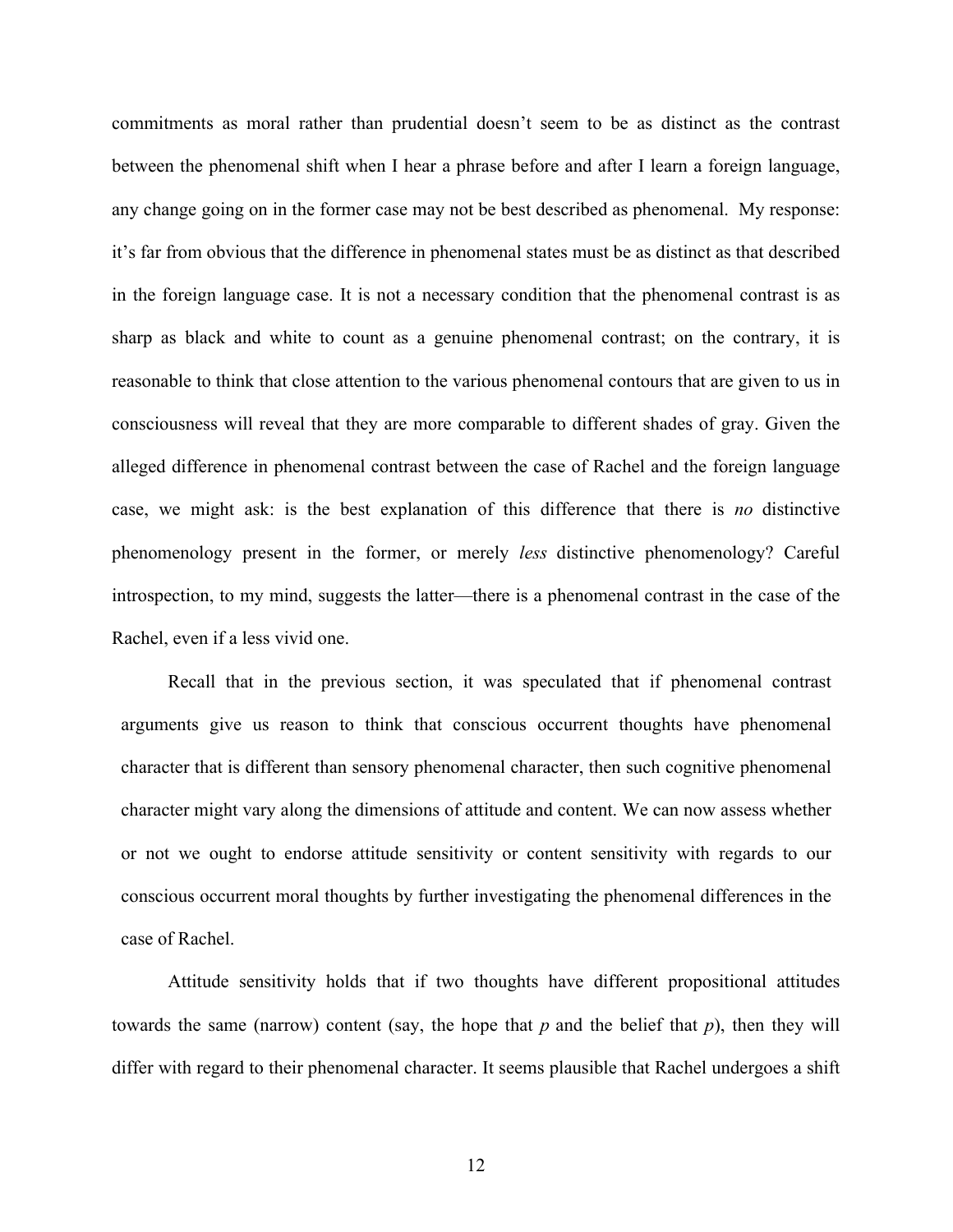in attitude from before she takes on not eating meat as a moral commitment to after she takes it on. In particular, it seems comparable to the shift in attitude that one undergoes from *entertaining* some content *p* and *believing* some content *p* (though it may not be comparable due to the fact that Rachel as I've described her undergoes a shift in the content of her thought; more on this below). Consider the shift in attitude one undergoes when they are merely entertaining the thought with content "The death penalty is wrong" (say, perhaps, in a philosophy classroom) and when one later genuinely believes the same content and the thought is consciously manifested. It seems to me that this change in attitude will result in a change in phenomenal state. If Rachel's shift in attitude is comparable to the death penalty case, then it seems that her change in attitude does at least partially contribute to her change in phenomenal state.

Content sensitivity holds that if two thoughts have the same propositional attitude but differ in their (narrow) content (say, the belief that  $p$  and the belief that  $q$ ), then they will differ with regard to their phenomenal character. It again seems plausible that there is a shift in the content of the thought before and after she takes on her moral commitment not to eat meat. In particular, the thought before the adoption of the moral commitment is, "I (prudentially) should not eat meat," while the thought after the adoption of the moral commitment is, "I (morally) should not eat meat," One can token either of these thoughts by using the same words. It is thus natural to think that this change in content will result in a change in phenomenal state. Thinking about the case in this way, the (cognitive) phenomenology of objectivity seems to go along with the content. Suppose Rachel has the attitude of wondering toward the content "Should I eat meat?" Here again, she seems to be wondering about an objective subject matter. The phenomenology of objectivity does not change across different attitude types, but rather tracks the moral content of the thought itself. If this is an accurate interpretation of what is going on in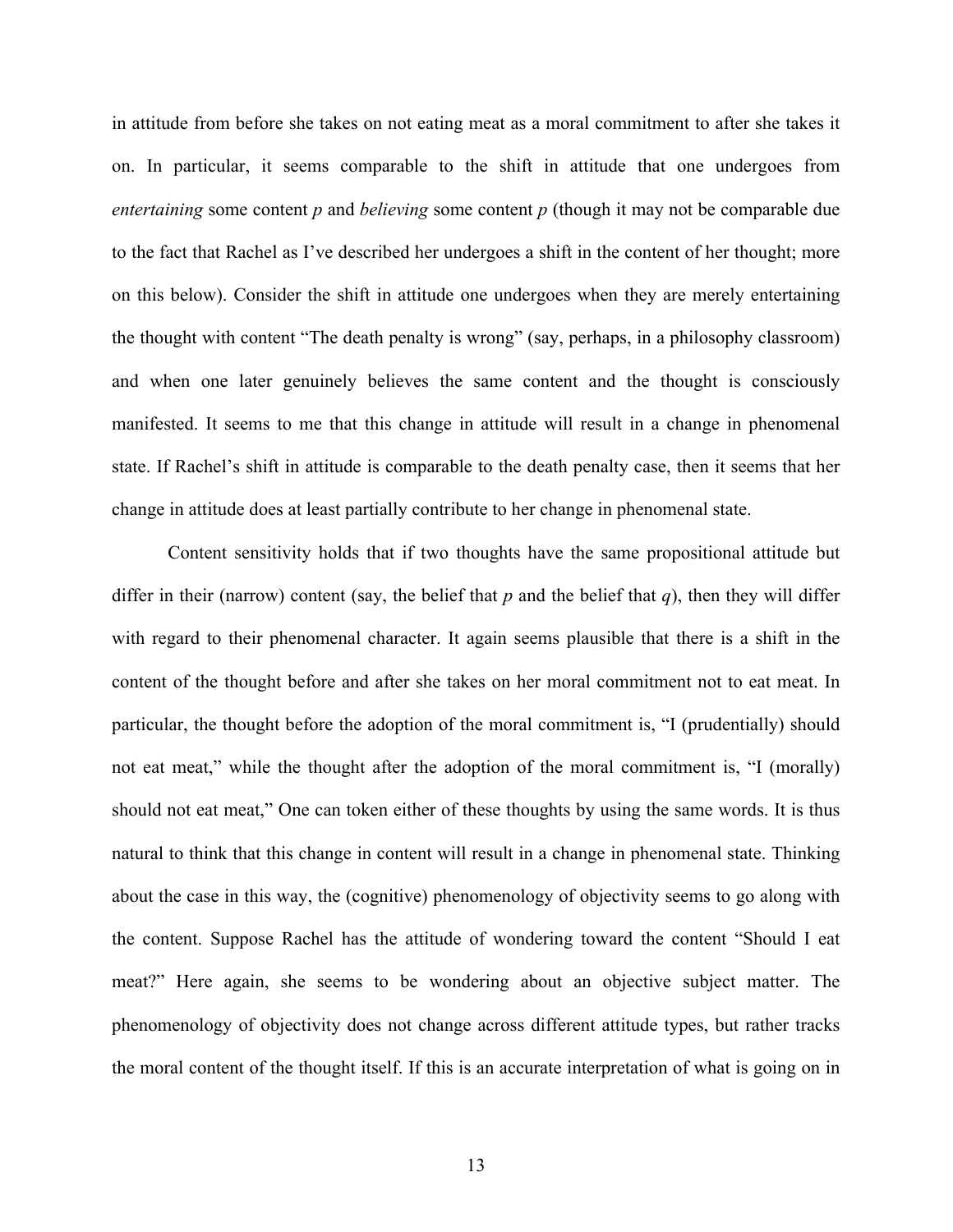the case of Rachel, then it seems that the change in her thought content at least partially contributes to her change in phenomenal state.

I believe that if you introspect on your own experience when tokening a conscious occurrent thought with moral content, especially one that you genuinely *believe* as opposed to merely entertain, then you will enter into a similar phenomenal state into which Rachel enters. I am thus inclined to think that both changes in attitude and changes in content at least partially contribute to the change in Rachel's phenomenal state. When one has the phenomenal experience of apprehending a moral truth, one feels as if they are getting at something objective about the world. This phenomenal change seems to be structured along cognitive dimensions, and not wholly constituted by sensory changes.

#### **4. Phenomenal Conservatism**

If there is a unique cognitive phenomenology of objectivity that we can attend to when having an occurrent moral thought, what is the epistemic status of this thought? When Rachel has the thought, "I should not eat meat," and this thought is accompanied with a phenomenal seeming of objectivity, does this tell us anything about whether our moral beliefs constitute knowledge? To answer these questions, I propose recruiting the services of an epistemic principle that has gained traction in recent years: phenomenal conservatism. Phenomenal conservatism was first introduced by Michael Huemer, who has defined it as follows: in the absence of defeaters, *S*'s belief that *P* is justified to some degree if it is based on *S*'s seeming that *P*. <sup>18</sup> For those who accept phenomenal conservatism, the way in which something *seems* or *appears* to a subject offers at least some justification for believing it.

<sup>&</sup>lt;sup>18</sup> As stated here, this is what Huemer describes as the *doxastic* justification version of phenomenal conservatism; this is slightly different than the *propositional* justification version, to which it corresponds.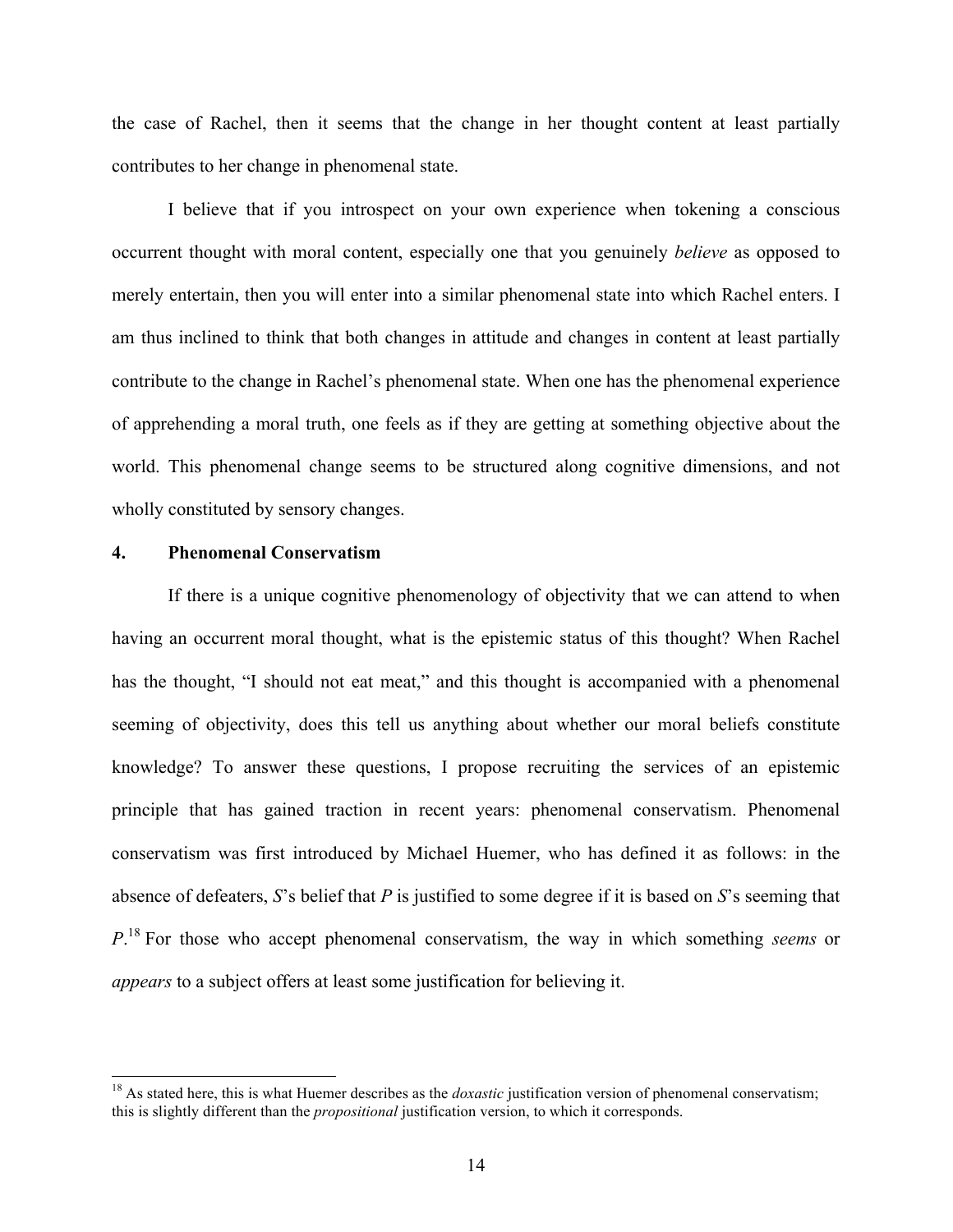As far as epistemological theories go, phenomenal conservatism has many virtues. It offers a clear foundationalist account of justification in that our beliefs can be noninferentially justified (the source of justification is just how a belief seems to us, rather than some further belief). It also provides a clear way of responding to the skeptic, as mere appearances stand as prima facie grounds for justification despite no independent evidence that the subject is not in a skeptical situation. Moreover, phenomenal conservatism offers a unified account of justification for different types of beliefs — perceptual beliefs, a priori beliefs, and indeed moral beliefs can all be non-inferentially justified under a single principle.

Phenomenal conservatism treats *seemings* as epistemically basic*.* There is debate as to precisely what the nature of seemings is. Because our goal is to ultimately see what lessons can be learned from considering how an occurrent moral thought *seems* to a subject, it is worth considering this issue in detail. Some hold that seemings are beliefs, or inclinations to believe. These views, however, don't appear to capture how many advocates of phenomenal conservatism employ seemings (it could seem to *S* that *P* without *S* believing, or having the inclination to believe, that *P*). The more popular conception of seemings is what Moretti calls the experience view. On this view, for *S* to have a seeming that *P* is for *S* to have a *sui generis experience* with propositional content. Such experiences, as Moretti describes, are

characterized by distinctive phenomenology that makes them represent their contents *assertively*. This phenomenology can be described as the feeling of ascertaining that a given proposition is true, or the feeling of being directly presented with the truth of a proposition (Moretti 299).

When one has a seeming, one has a certain experience with assertive phenomenology. We can interpret Moretti's claim here by invoking our prior attitude/content framework: to have a seeming experience is to have a propositional attitude type – an intuition – that has assertive phenomenology. The idea that a particular attitude type has a particular phenomenology is

15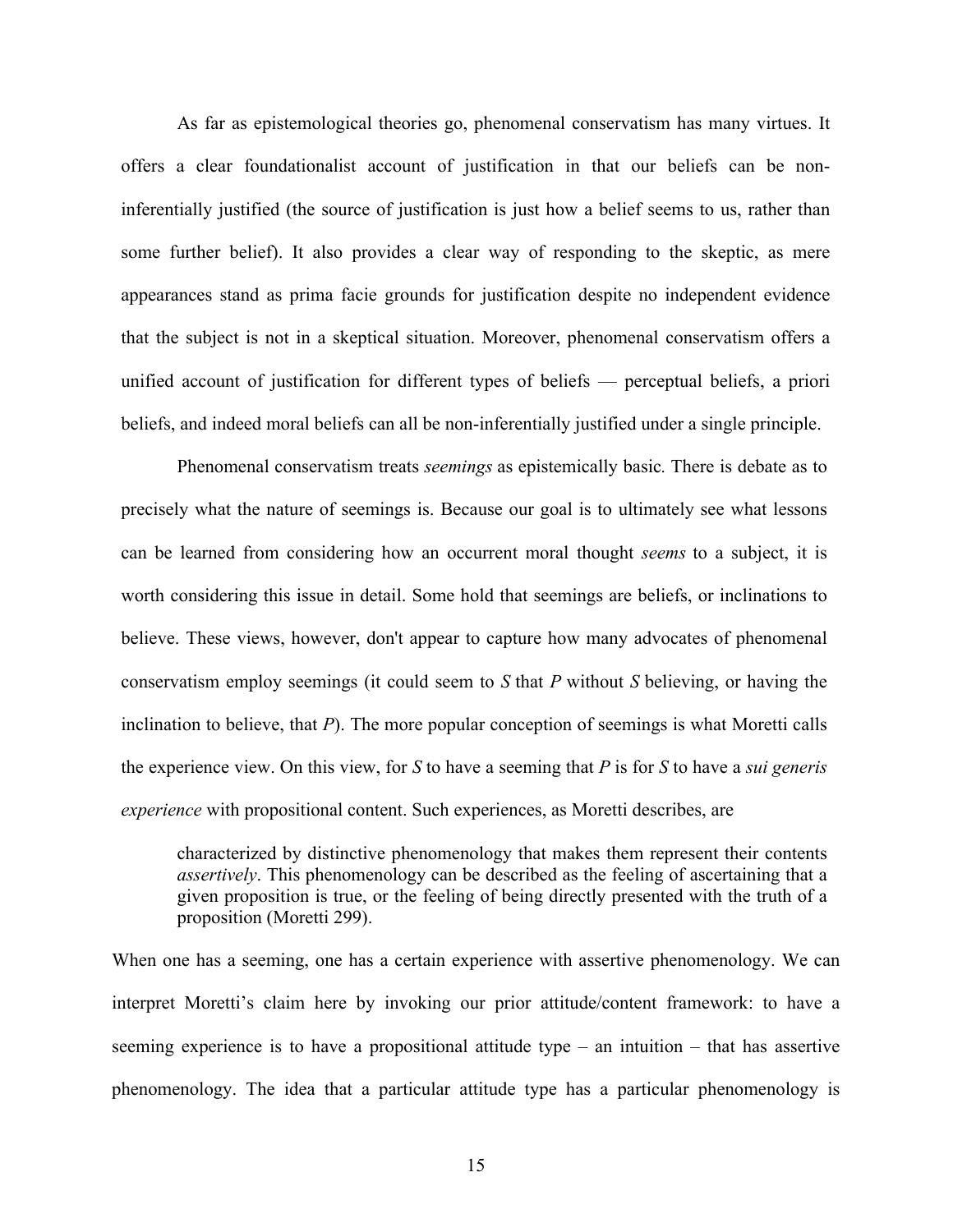consistent with our above discussion of attitude sensitivity. But, if we are on the right track in thinking that cognitive phenomenology is sensitive to *both* changes in attitude and changes in thought content, then it is not the case that phenomenology adheres only to seemings qua attitude types, but also to the *contents* of states with *any* sort of attitude type.<sup>19</sup>

To this end, I propose an extension of phenomenal conservatism from the seemings-quaattitude version of the view to a default epistemic position for *all* seemings – including those seemings associated with content. A seeming, after all, is just a phenomenal state. The classic sort is an attitude type (the type characterized by a proposition P phenomenally presenting as true), but we can extend phenomenal conservatism to a general epistemic stance of default trust in our phenomenological reception of the world. This preserves the core idea of phenomenal conservatism, that phenomenology quite generally serves as a default justifier.

Suppose that Rachel has a seeming experience when she comes to understand "Eating meat is wrong" as a moral truth. As my extension of phenomenal conservatism would have it, this seeming experience – her experience where things present themselves as true – would be justified by default (in the absence of defeaters). The thought may be *prima facie* justified based either on the phenomenology of its components – either the phenomenology of the attitude one takes to the content (Rachel's initial intuition attitude-type, or, perhaps later, her belief attitudetype) or the phenomenology of the content itself. The presentational or assertive phenomenology that accompanies intuition attitude types may be doing the justificatory work. But, if there is a phenomenology of objectivity associated with the moral *content* of the thought, then this will be present regardless of what the attitude type is. This way, phenomenology embedded in a mental state that is not an intuition can justify. However we might describe the phenomenology of

<sup>&</sup>lt;sup>19</sup> Thanks to Tristram McPherson for helping me see this point.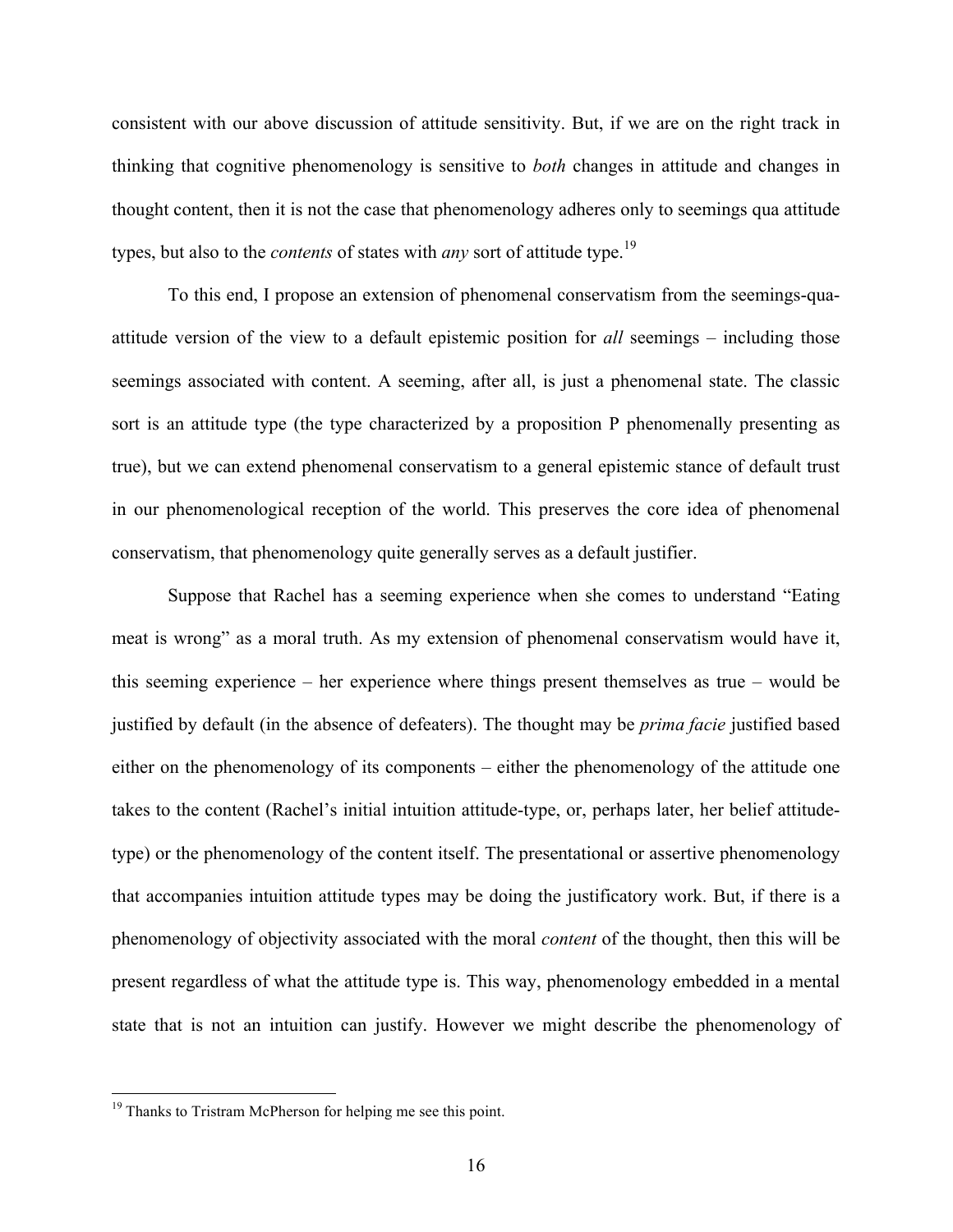Rachel's attitude type, be it assertive or otherwise, when she is tokening the content of "it is wrong to eat meat," this will *seem* like an objective feature of the world.

The phenomenology of objectivity that is characteristic of moral content thus gives the moral realist *prima facie* grounds for believing in the objectivity of morality. When this characteristic phenomenology is coupled with phenomenal conservatism, the realist has defeasible justification for believing that there exist objective moral truths. Moreover, there is an added payoff: the realist is not only *prima facie* justified in believing that there are *some* objective moral truths, but objective moral truths with particular content – namely, just those that have the phenomenology of objectivity.

Before concluding, one further consideration deserves mention. First, something should be said for the "absent defeaters" clause present in the formulation of phenomenal conservatism. The moral realist is justified in believing the moral contents of her thought as the content is accompanied by a particular phenomenology of objectivity – unless, it is supposed, there is some defeater offering a countervailing explanation as to *why* the moral thought content is accompanied by the phenomenology of objectivity. One possible defeater that comes readily to mind in this case is that of evolutionary debunking arguments.<sup>20</sup> If debunking arguments are correct, then there is a clear countervailing explanation as to why thoughts with moral content are accompanied by phenomenology of objectivity: because belief in morality is evolutionarily beneficial. Much has been written on evolutionary debunking arguments, and a full treatment of the issue would take us too far afield. For now, it will suffice to say that it's not obvious that debunking arguments can play a defeating role for why moral content has a characteristic phenomenology of objectivity. Accepting debunking arguments may in fact lead to a complete

 $20$  See Street (2006) and Joyce (2007).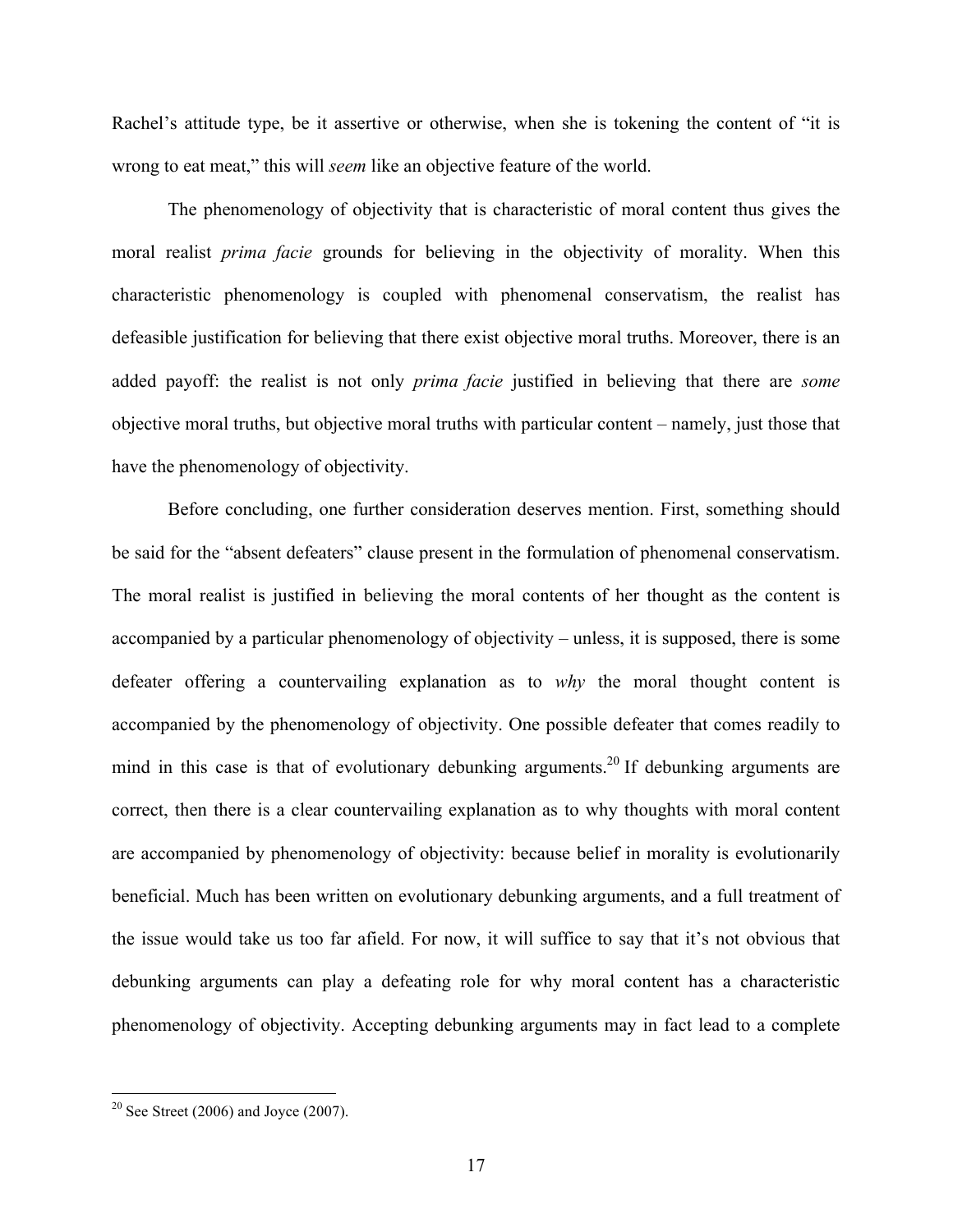upheaval of our evaluative beliefs<sup>21</sup> or do not sufficiently cast doubt on our moral beliefs' positive epistemic status.22

#### **5. Conclusion**

The debate over the autonomy and reducibility of cognitive phenomenology isn't likely to be settled anytime soon. As Bayne (2009) notes, the split between those who want to extend the reach of phenomenal consciousness to thoughts and those who want to restrict it to the domain of the senses is, if anything, widening. In this paper, I've shown that we can bracket this ontological question of whether or not purely cognitive phenomenal properties exist, and focus instead on how the phenomenology associated with conscious occurrent thought might be structured (along dimensions of propositional attitude and content) to still make philosophical progress. If I have been successful, then I've shown that we can combine cognitive phenomenology with phenomenal conservatism to offer a novel argument for moral realism, as well as shown that cognitive phenomenology can be a fruitful conceptual tool for metaethics generally.

<sup>&</sup>lt;sup>21</sup> See Kahane (2011).<br><sup>22</sup> See Shafer-Landau (2012).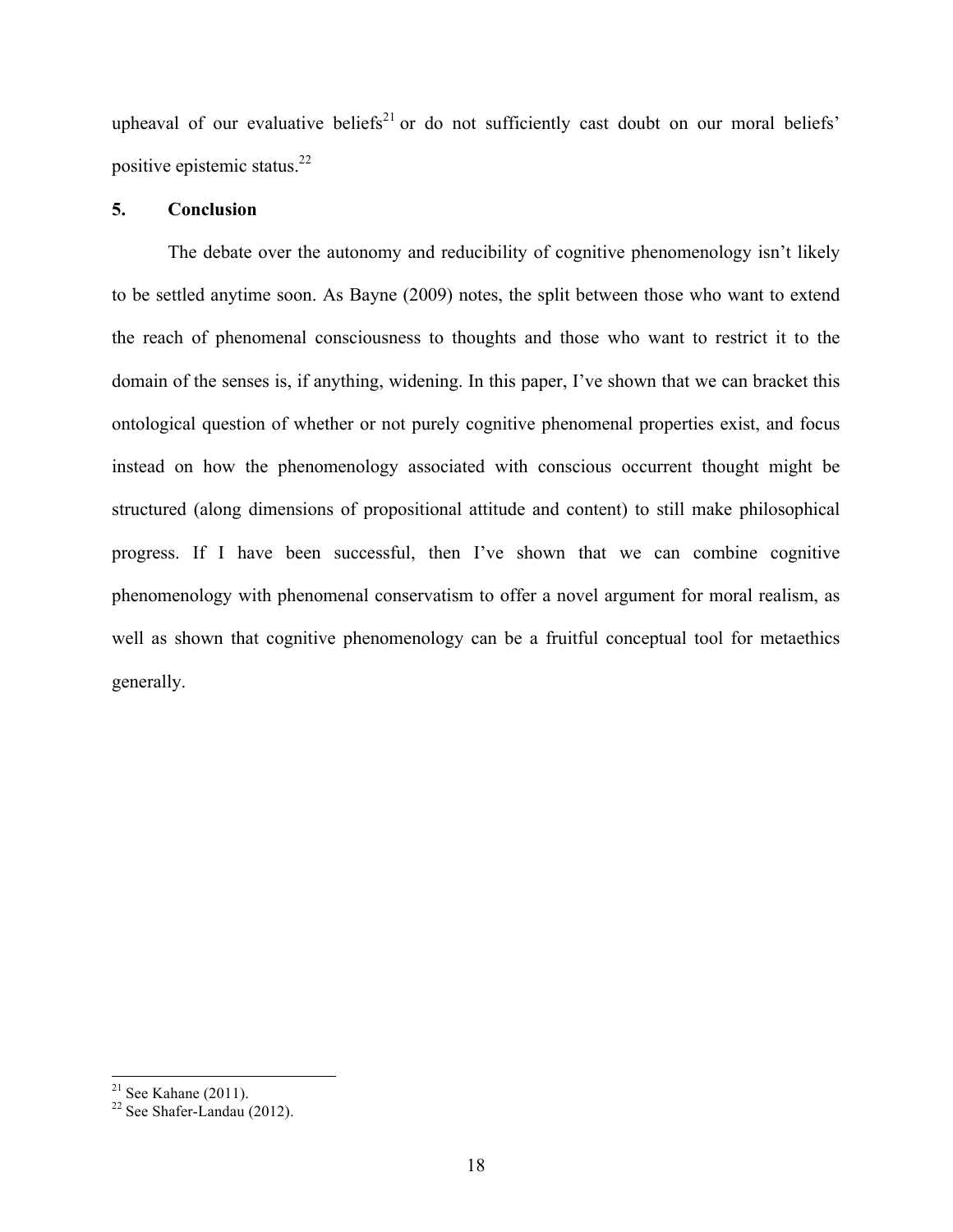#### **References**

Audi, Robert. (2013). *Moral Perception*. Oxford: Oxford University Press.

Bayne, Tim. (2009). "Perception and the reach of phenomenal content." *Philosophical Quarterly*, 59: 385-404.

Bayne, Tim and Michelle Montague. (2011). "Cognitive Phenomenology: An Introduction." *Cognitive Phenomenology*. Eds. Tim Bayne and Michelle Montague. Oxford: Oxford University Press, 1-34.

Chudnoff, Elijah. (2015a). *Cognitive Phenomenology*. New York: Routledge.

——. (2015b). "Phenomenal Contrast Arguments for Cognitive Phenomenology." *Philosophy and Phenomenological Research* 91 (1): 82-104.

——. (forthcoming). "Moral Perception: High-Level Perception or Low-Level Intuition?" *Phenomenology of Thinking*. Eds. Thiemo Breyer and Christoper Gutland. New York: Routledge.

Enoch, David. (2011). *Taking Morality Seriously*. Oxford: Oxford University Press.

Faraci, David. (2015). "A hard look at moral perception." *Philosophical Studies* 172 (8): 2055-2072.

FitzPatrick, William. (2008). "Robust Ethical Realism, Non-Naturalism and Normativity," *Oxford Studies in Metaethics*, *Vol. 3*. Ed. Russ Shafer-Landau. Oxford: Oxford University Press.

Horgan, Terence and John Tienson. (2002). "The Intentionality of Phenomenology and the Phenomenology of Intentionality." *Philosophy of Mind: Classical and Contemporary Readings*. Oxford: Oxford University Press, 520- 533.

Horgan, Terence and Mark Timmons. (2005). "Moral Phenomenology and Moral Theory." *Philosophical Issues* 15 (1): 56-77.

——. (2008). "Prolegomena to a future phenomenology of morals." *Phenomenology and the Cognitive Sciences* 7: 115-131.

Huemer, Michael. (2006). *Ethical Intuitionism*. London: Palgrave Macmillan.

Joyce, Richard. (2006). *The Evolution of Morality*. Cambridge, MA: MIT Press.

Kahane, Guy. (2011). "Evolutionary Debunking Arguments." *Noûs* 45 (1): 103-125.

Kriegel, Uriah. (2008). "Moral Phenomenology: Foundational Issues." *Phenomenology and the Cognitive Sciences*  7: 1-19.

——. (2015). *The Varieties of Consciousness*. Oxford: Oxford University Press.

Loar, Brian. (2003). "Phenomenal intentionality as the basis of mental content." *Reflections and Replies: Essays on the Philosophy of Tyler Burge*. Eds. M. Hahn and B. Ramberg. Cambridge, MA: MIT Press, 229-258.

Moretti, Luca. (2015). "Phenomenal Conservatism." *Analysis Reviews* 75 (2): 296-309.

Pitt, David. (2004). "The Phenomenology of Cognition Or What Is It Like to Think That P?" *Philosophy and Phenomenological Research* 69 (1): 1-36.

Prinz, Jesse. (2011). "The Sensory Basis of Cognitive Phenomenology." *Cognitive Phenomenology.* Eds. Tim Bayne and Michelle Montague. Oxford: Oxford University Press, 174-196.